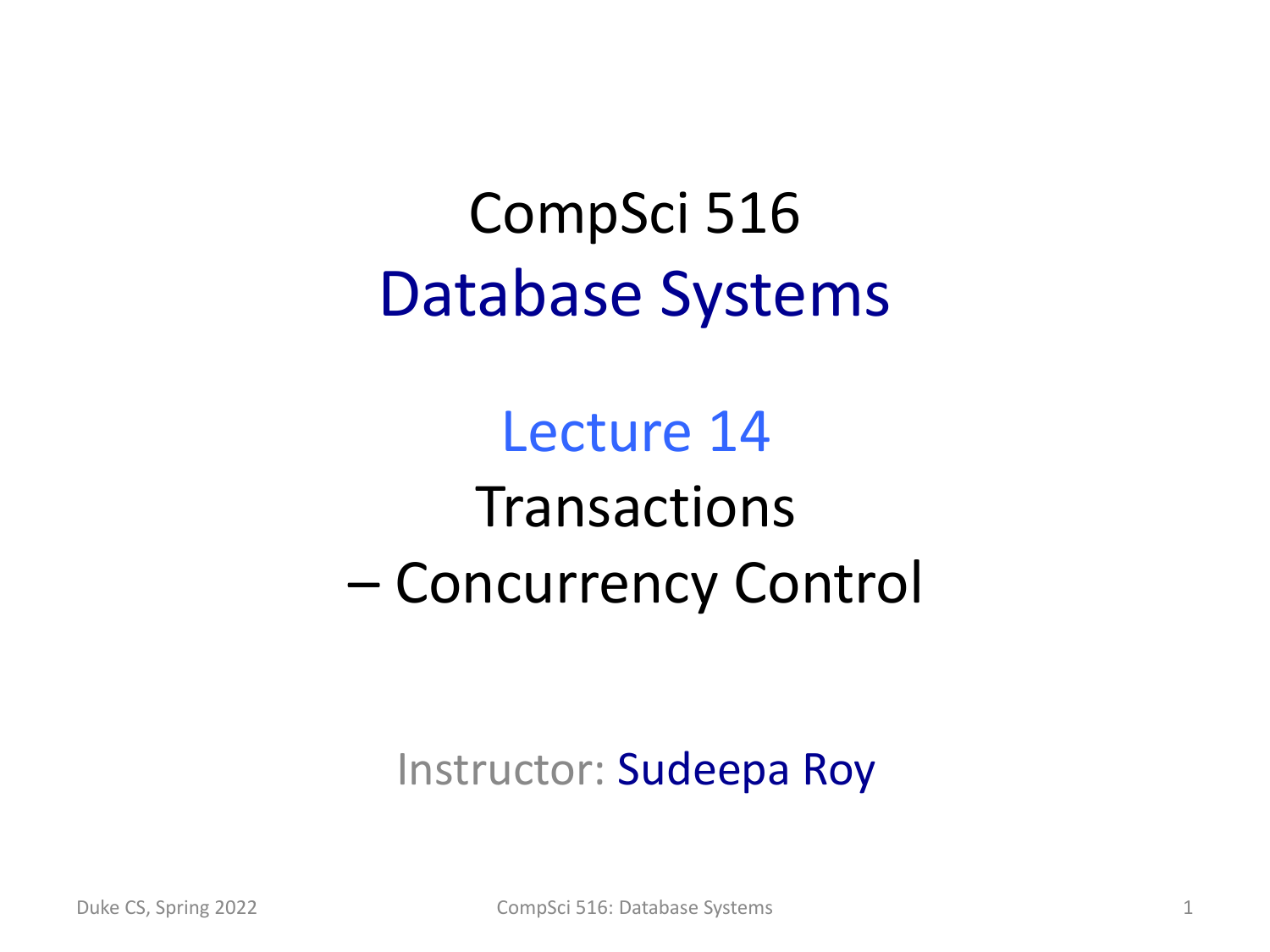# Announcements (Tues 2/22)

- Midterm grades and exams on gradescope
	- Sample solution on sakai
	- Contact us if you have questions
- HW2-part 1 due next week 3/1
	- One group submission per pair is needed
	- Part 2 (on cloud) will be released later if we have time due to change in AWS setups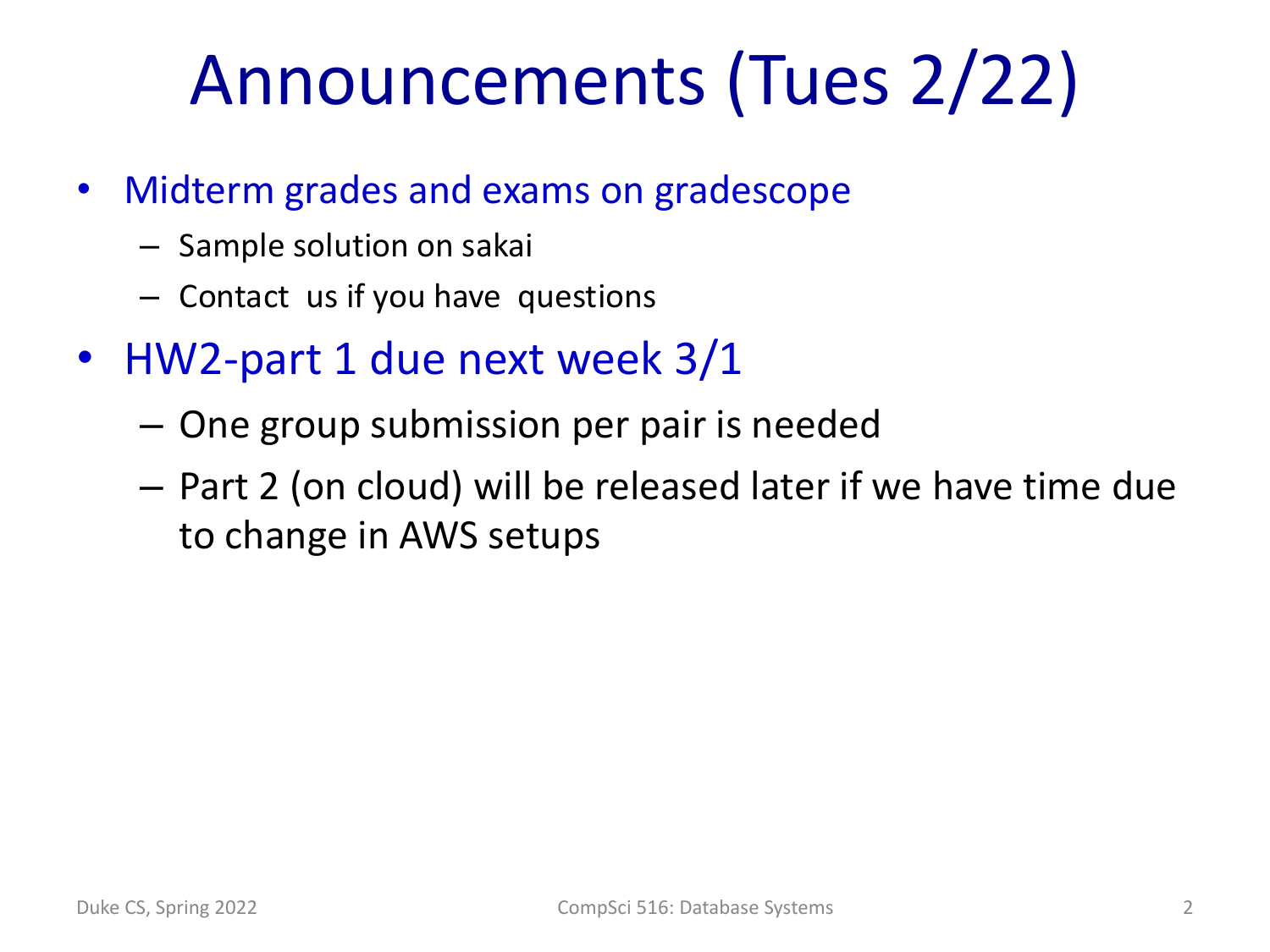# Reading Material

### • [RG]

- Chapter 17.5.1, 17.5.3, 17.6
- [GUW]
	- Chapter 18.8, 18.9
	- Today's examples are from GUW (lecture slides will be sufficient for this class and exams)

Acknowledgement:

The following slides have been created adapting the instructor material of the [RG] book provided by the authors Dr. Ramakrishnan and Dr. Gehrke.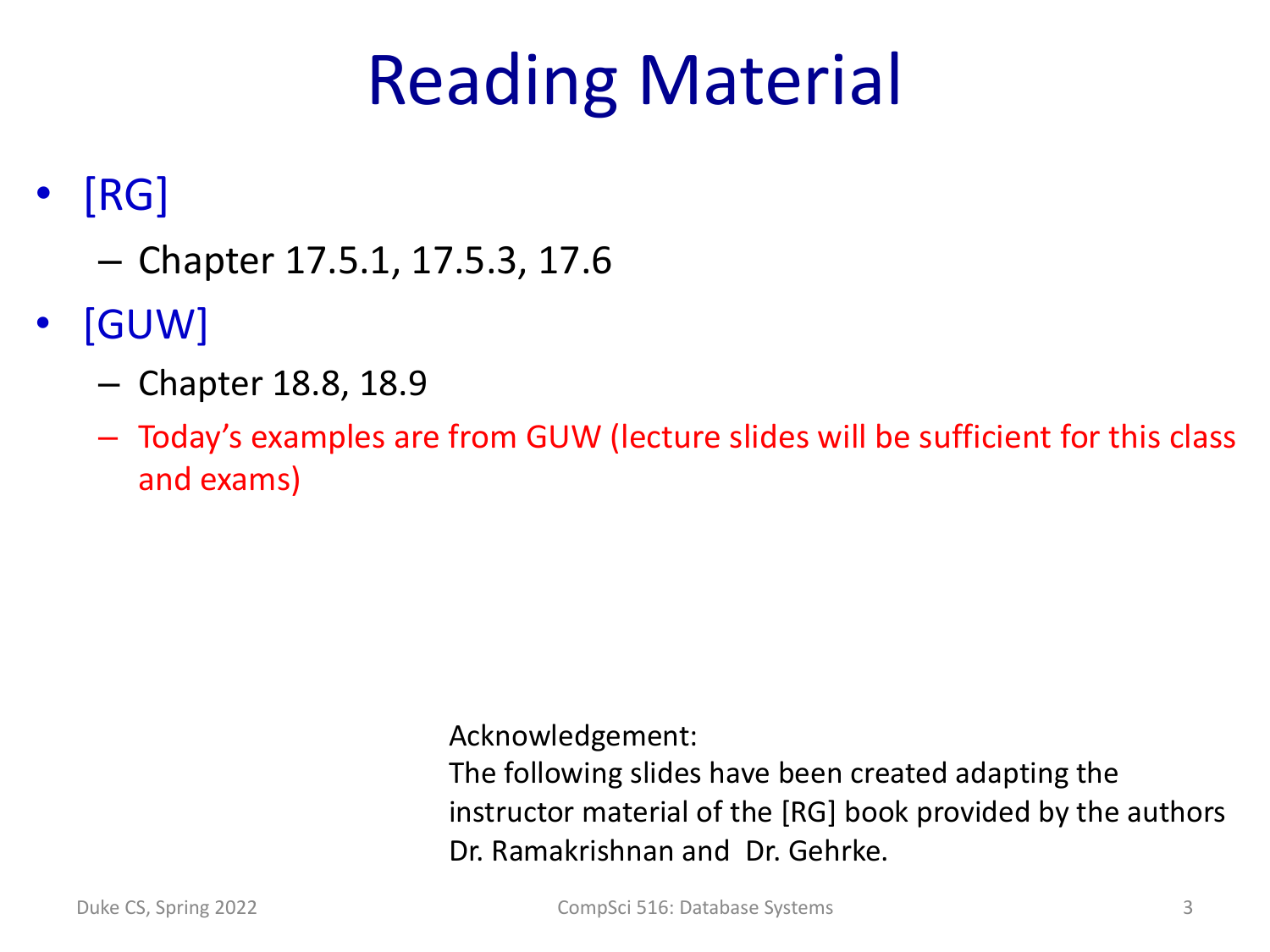# Today's topics

- Optimistic concurrency control (17.6.1) Timestamp-based concurrency control (17.6.2)
- Multi-version concurrency control (17.6.3)
- Dynamic databases and Phantom problem (17.5.1)
- Multiple—granularity locking (17.5.3)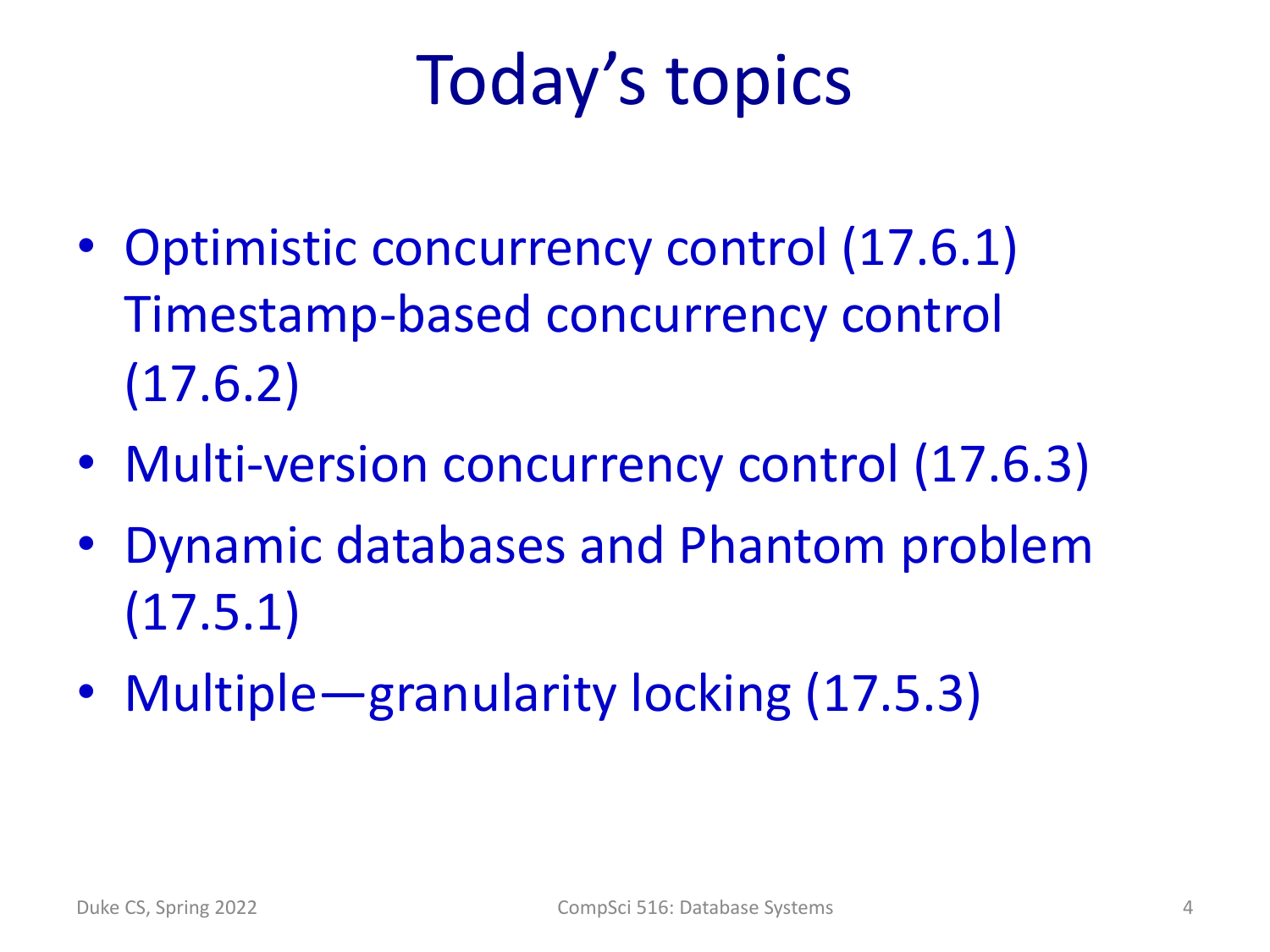Approaches to CC other than locking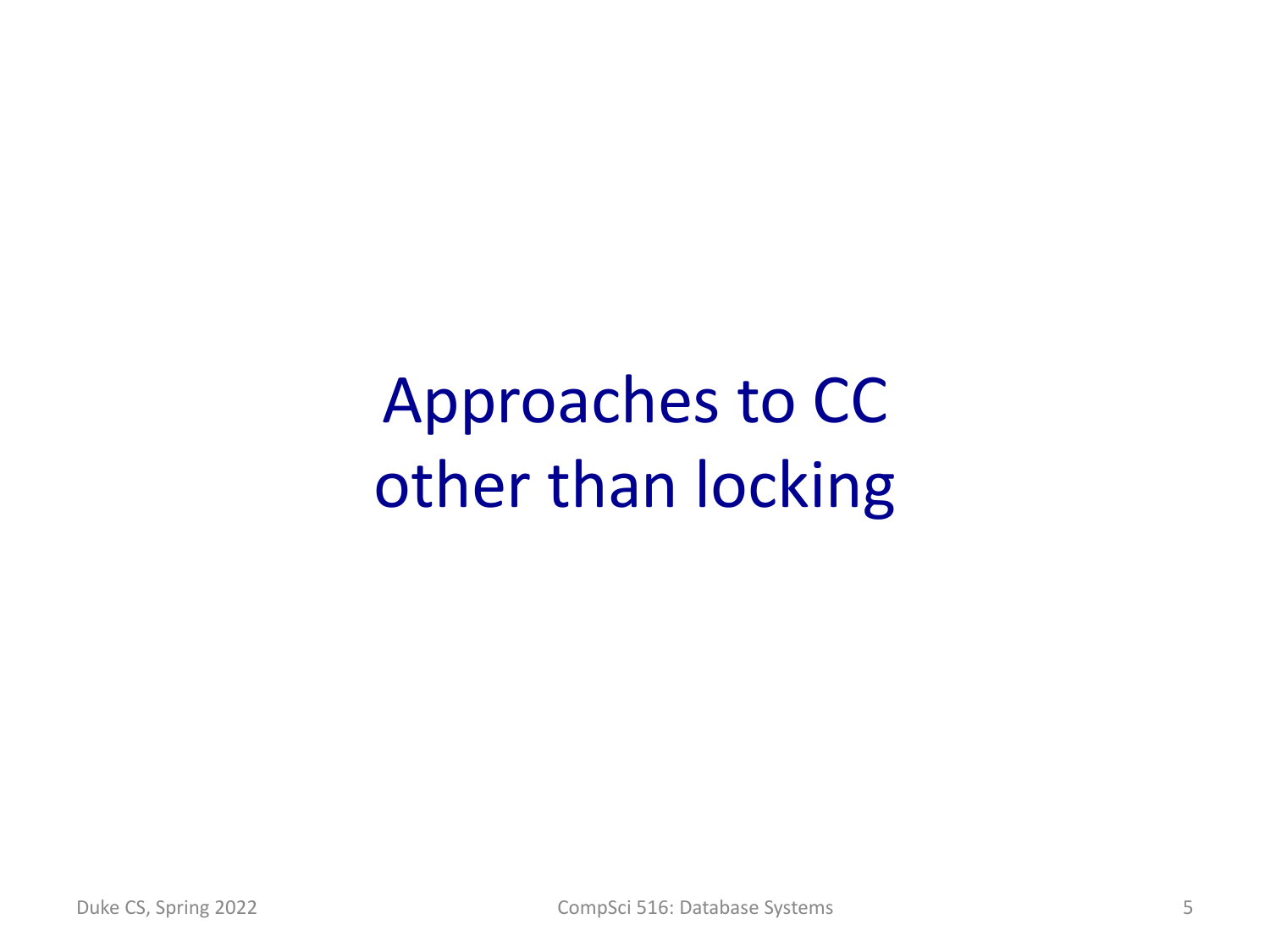# Approaches to Concurrency Control (CC)

- Lock-based CC
	- (so far)
- Optimistic CC
	- Today
	- overview only
- Time-stamp-based CC
	- today
- Multi-version CC
	- today

uses "timestamps" in some way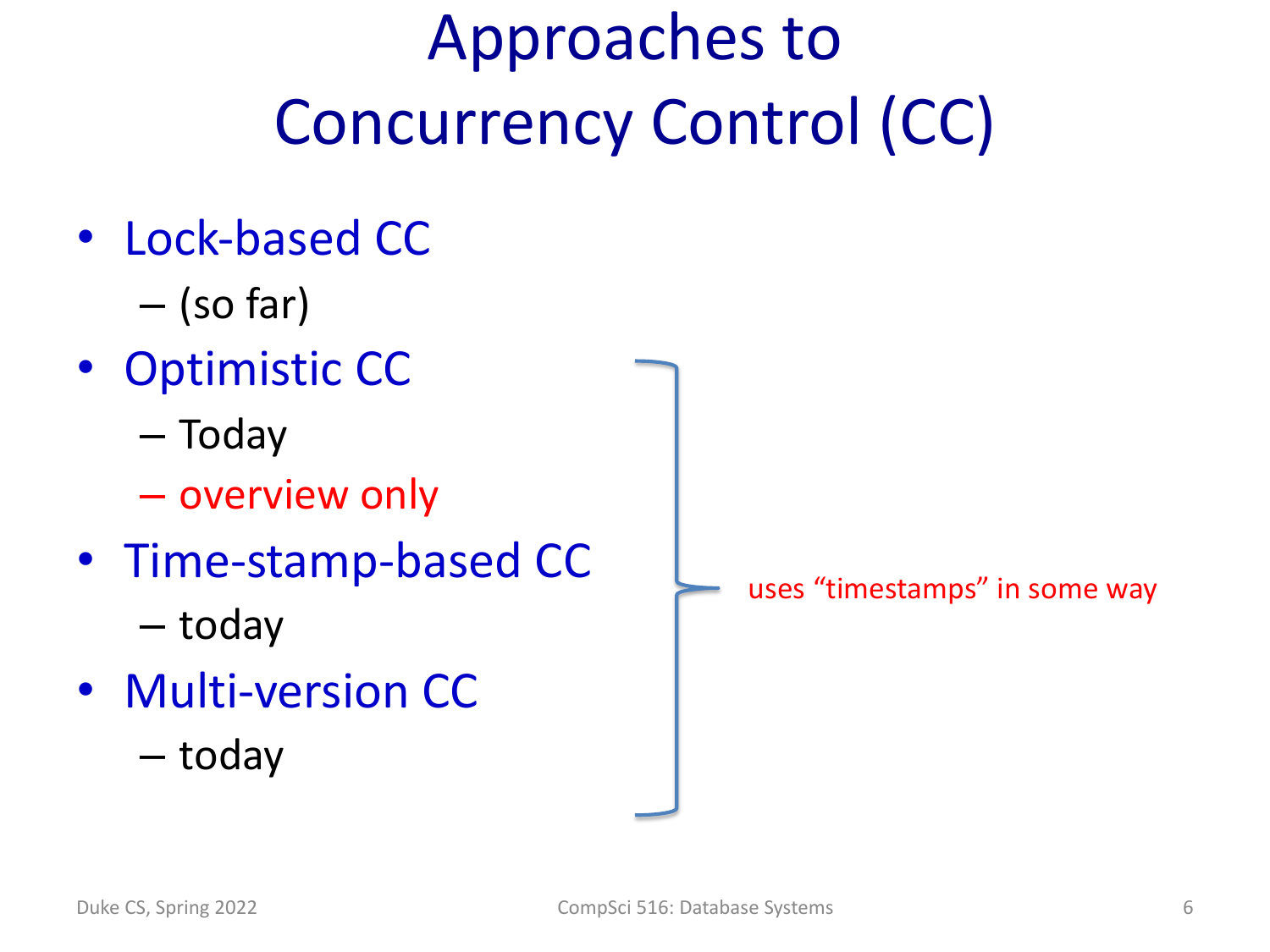# Timestamp

- Each transaction gets a unique timestamp
- e.g.
	- system's clock value when it is issued by the scheduler (assume one transactions issued on one tick of the clock)
	- or a unique number given by a counter (incremented after each transaction)
- Basic idea:
	- Timestamps should enforce the unique equivalent serial schedule
	- If TS(T1) > TS(T2), in the equivalent serial schedule T1 should appear after T2
	- Whenever violated, ABORT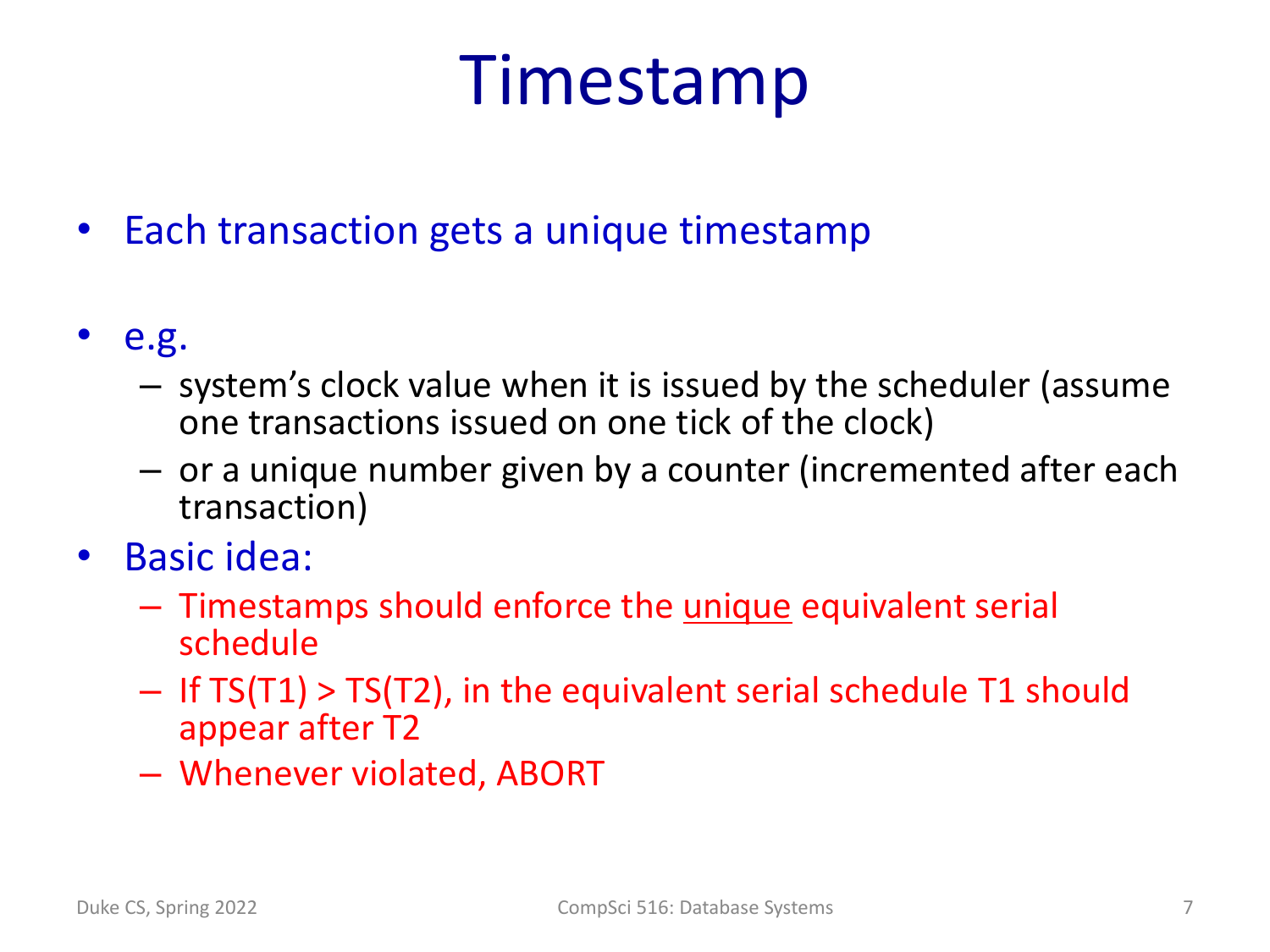# Locking is a "pessimistic or conservative" approach to CC

- Locking is a conservative approach in which conflicts are prevented
- Either uses "blocking" (delay) or abort
	- note the several usages of a "block"!
- Disadvantages of locking:
	- Lock management overhead
	- Deadlock detection/resolution
	- Lock contention for heavily used objects
- If only light contention for data objects, still the overhead of following a locking protocol is paid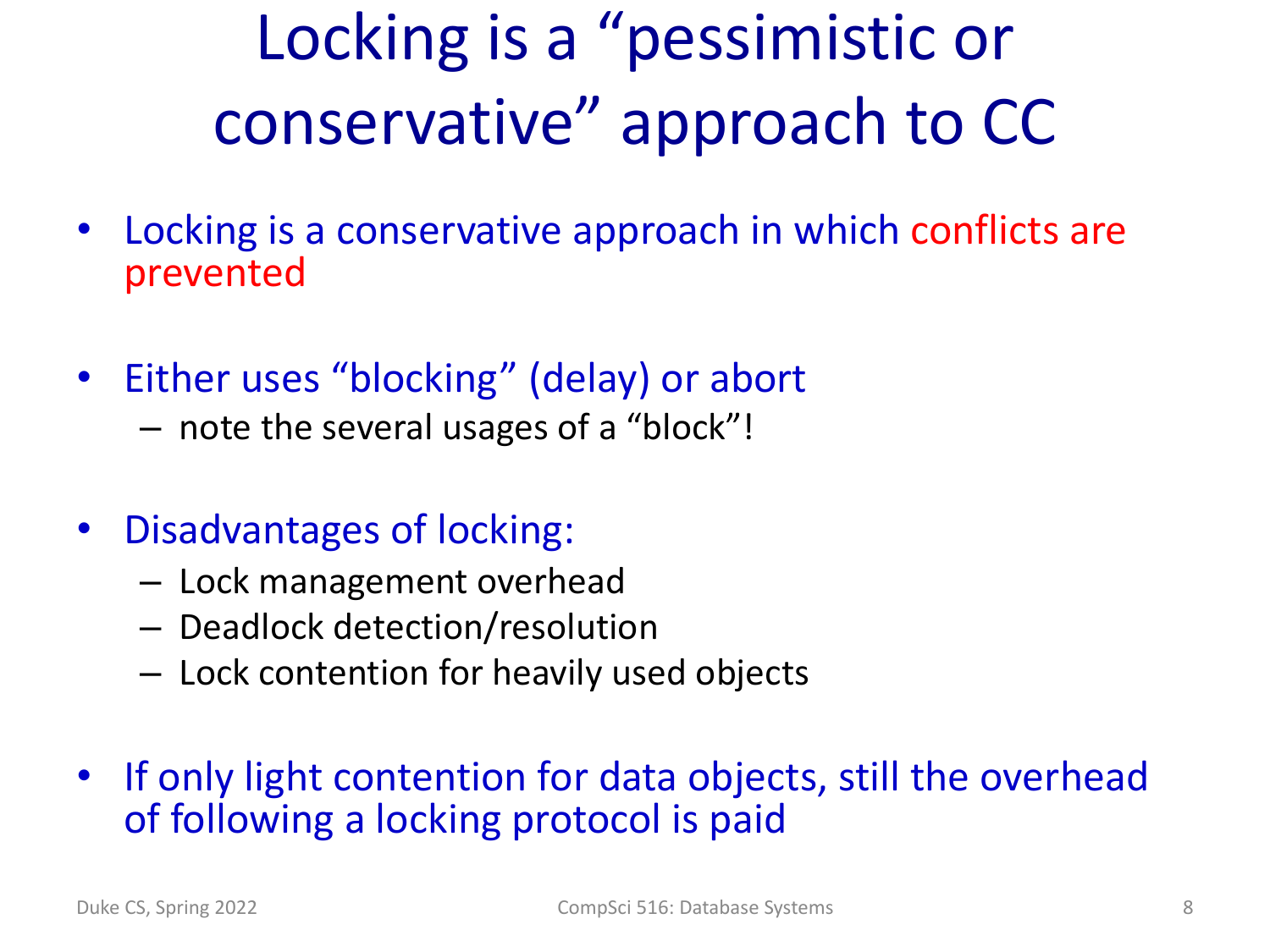# (1) Optimistic CC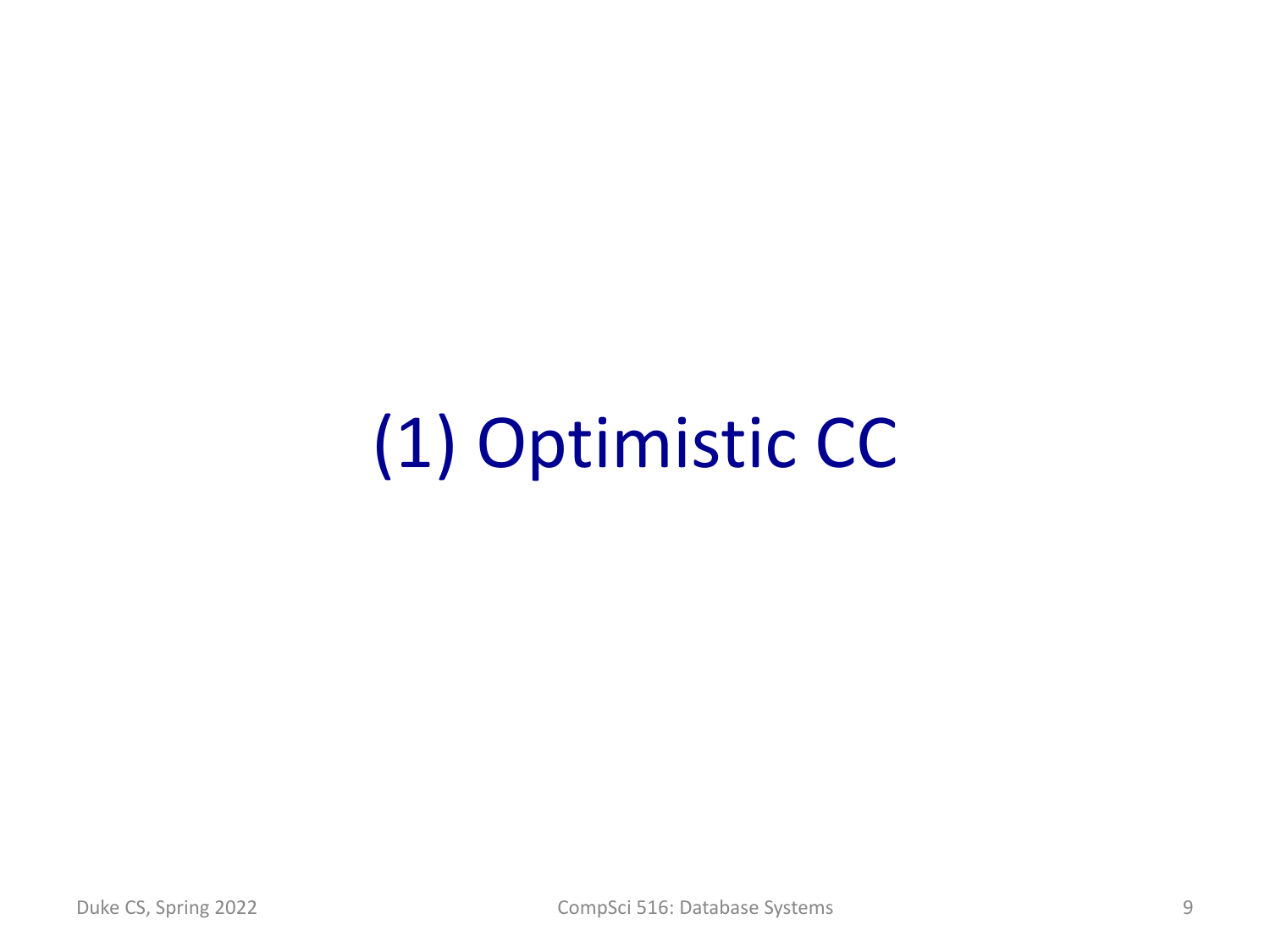### Optimistic CC (or Kung-Robinson approach)

• If conflicts are rare, we might be able to gain concurrency by not locking, and instead checking for conflicts before transactions commit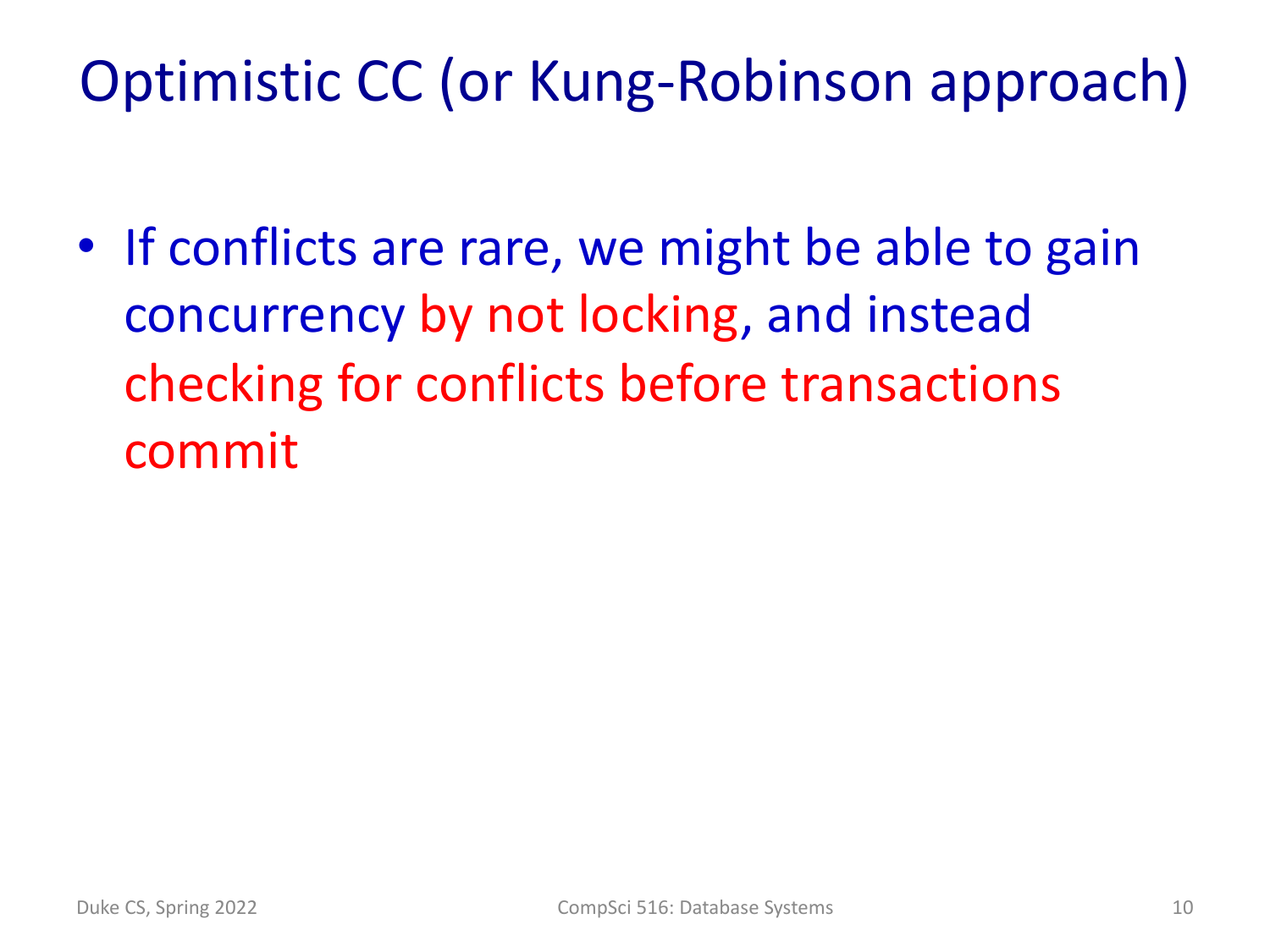# Optimistic CC

- Transactions have three phases:
	- **1. READ (R):** Read from the database, but make changes to "private copies" of objects (assume private workspace)
	- **2. VALIDATE (V):** When decide to commit, also check for conflicts with concurrently executing transactions
		- if a possible conflict, abort, clear private workspace, restart
	- **3. WRITE (W):** If no conflict, make local copies of changes public (copy them into the database)

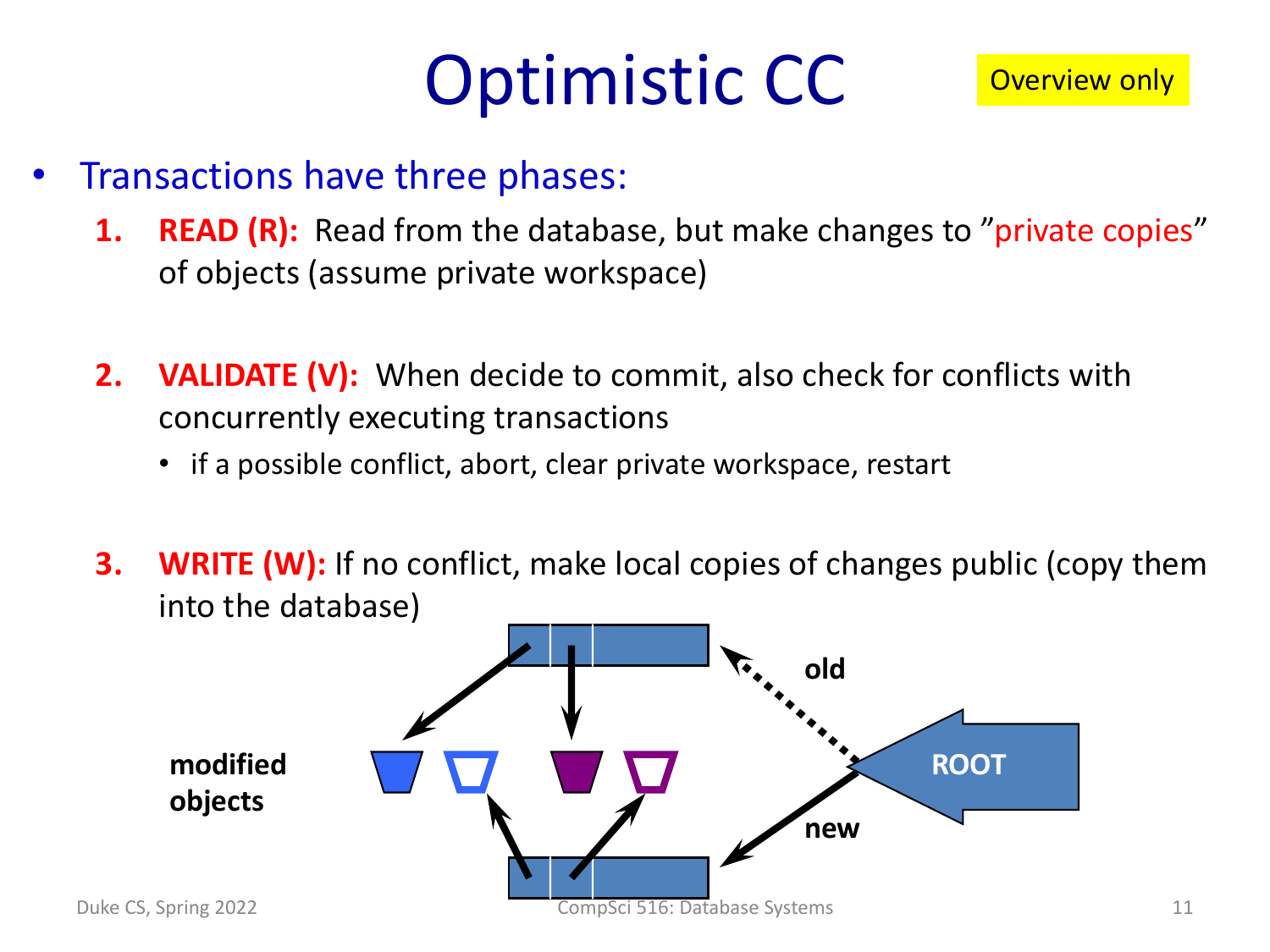# What does Validation do?

- To validate  $T_2$  for each committed transactions  $T_1$  such that  $TS(T_1)$  <  $TS(T_2)$ , one of the validation tests must be satisfied
- Validation ensures no RW, WR, WW conflicts, e.g.,
	- T1 completes all R, V, W before T2 starts
	- Or, T1 completes before W of T2 starts, and T2 does not read anything that T1 writes
	- Or, T1 completes its R before T2 starts its R, and T2 does not read/write anything that T1 writes  $R = READ$   $V = Validation$   $W = WRITE$
- Overhead:
	- Some parts have to be in "critical section" without other transactions
	- Need to maintain objects that are read/written by each transactions
	- If validation fails, need to restart, lost work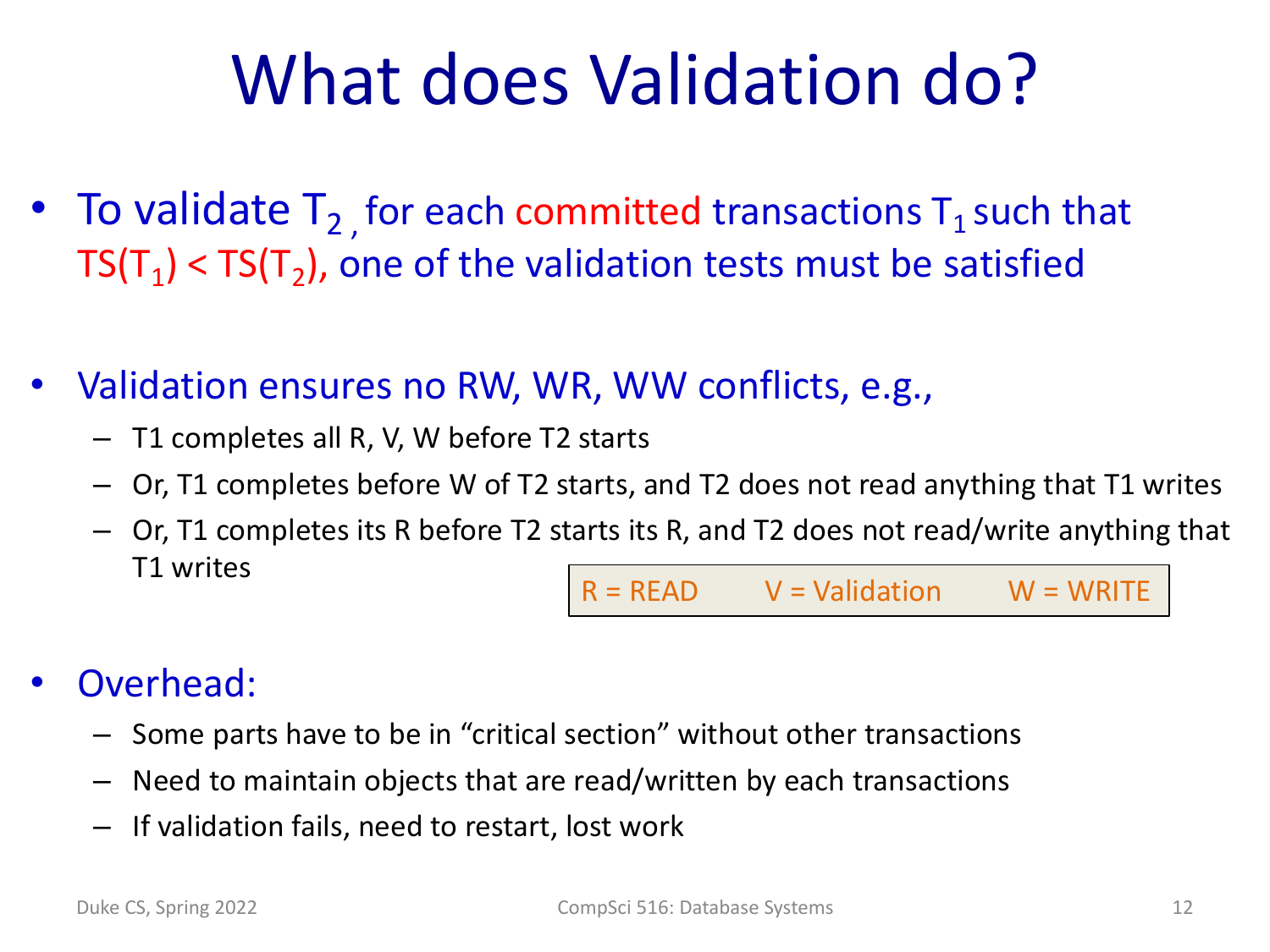# Optimistic CC vs locking

- If there are few conflicts and validation is efficient
	- optimistic CC is better than locking

- If many conflicts
	- cost of repeatedly restarting transactions hurts performance significantly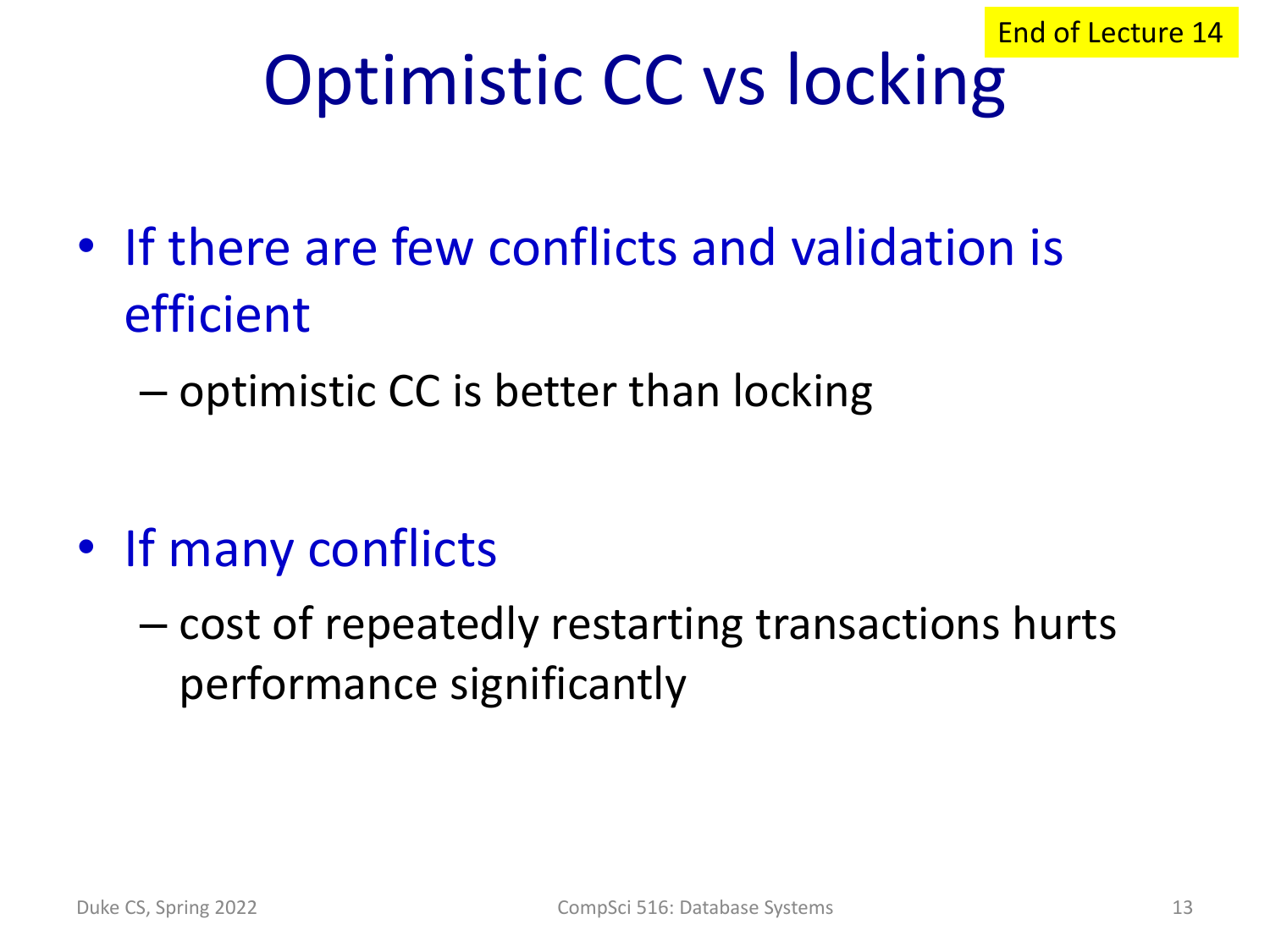Start of Lecture 15

# (2) Timestamp-based CC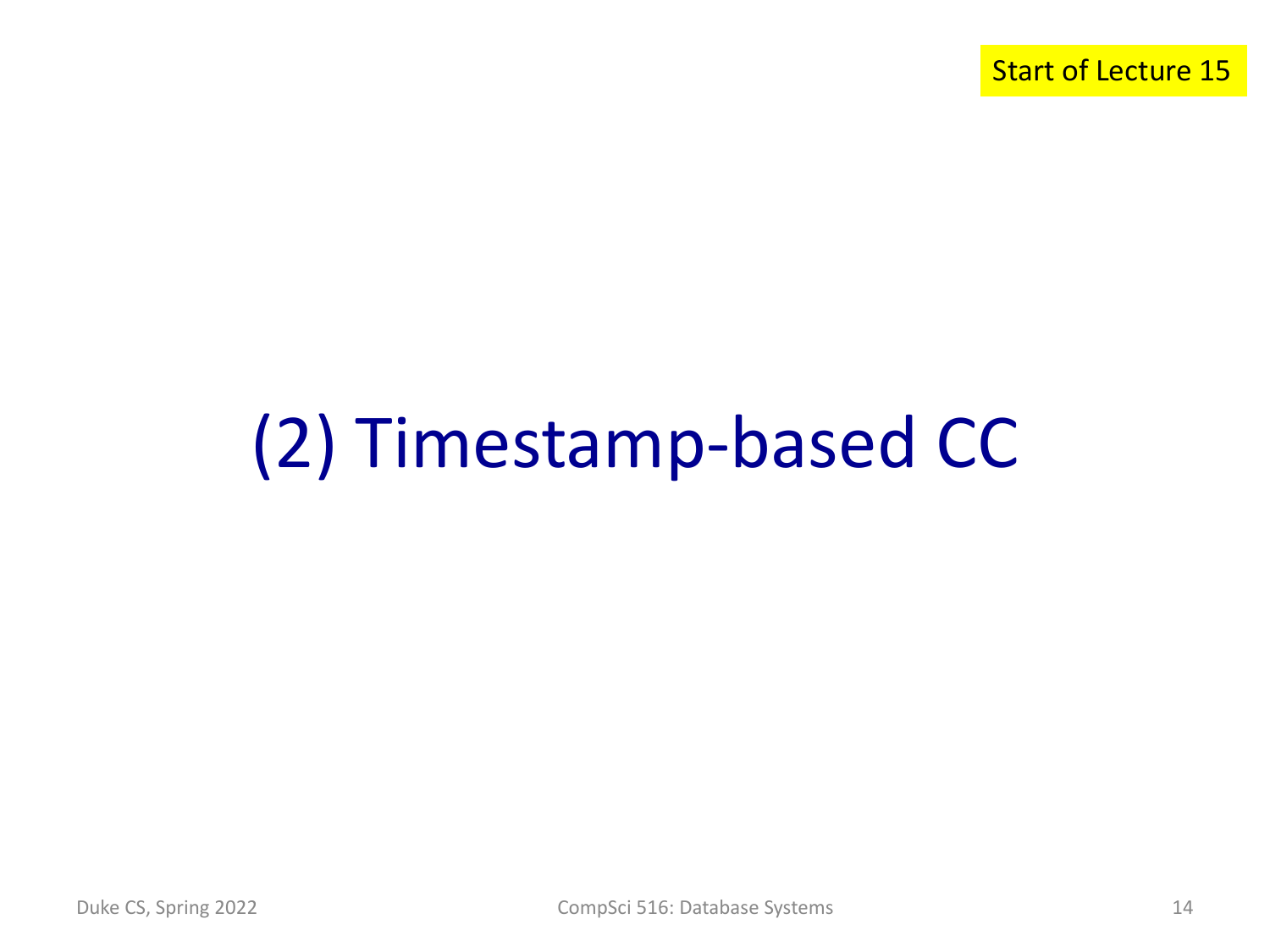# Timestamp CC

### Main Idea:

- Give each transaction T
	- a unique timestamp TS(T) when it begins
	- Later transactions get higher timestamps
- Give each object O
	- a read-timestamp RT(O) -- largest timestamp of the transactions that read O
	- a write-timestamp WT(O) -- largest timestamp of the transactions that wrote to O
	- a Commit bit C(O): whether the last transaction writing O has committed
		- RG uses RTS/WTS, GUW uses RT/WT, either of these is fine

#### • If

- action ai of Ti conflicts with action aj of Tj,
- $-$  and TS(Ti) < TS(Ti)
- then
	- ai must occur before aj
- Otherwise, abort and restart violating transaction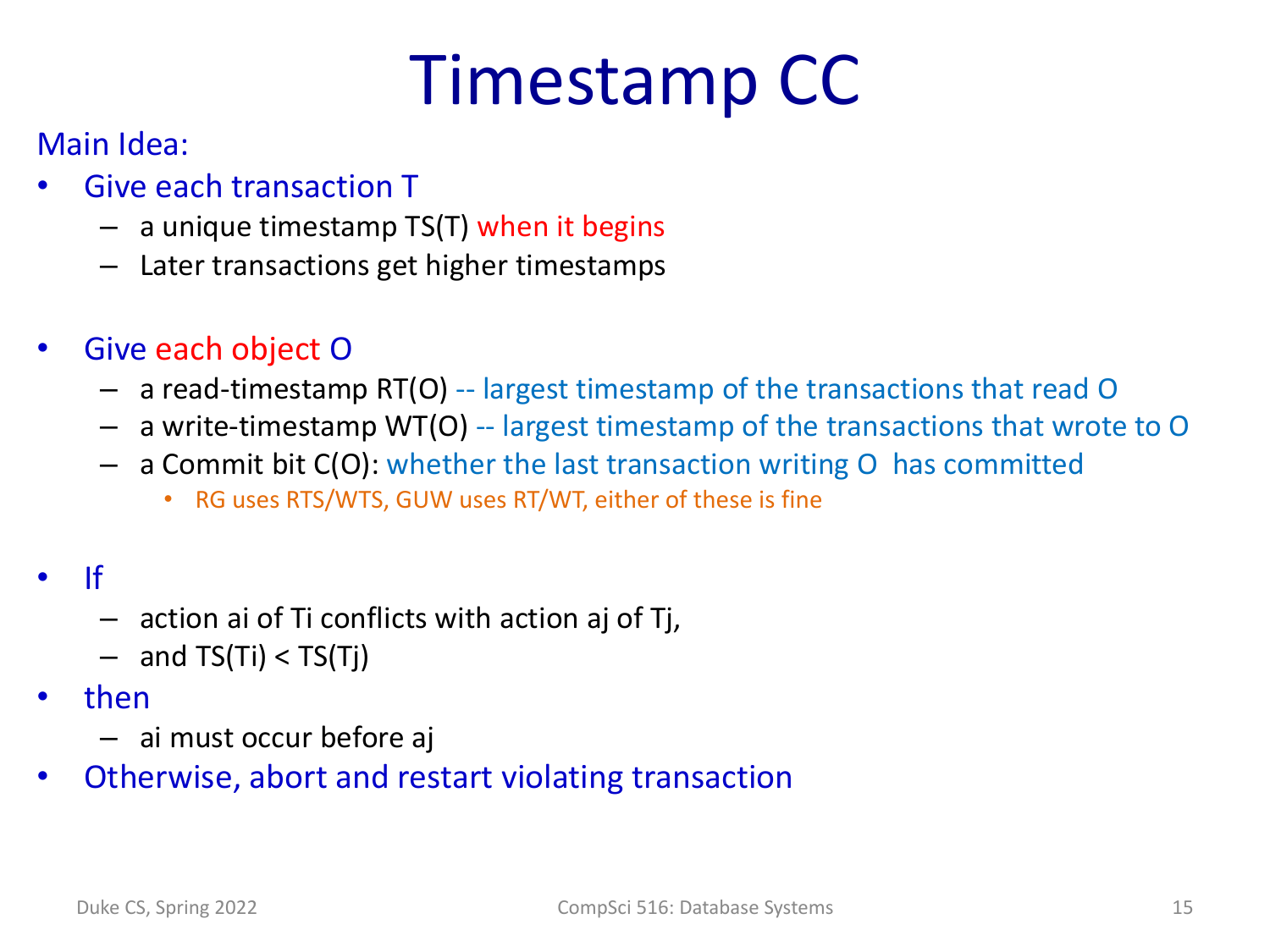# Request for a read:  $R_T(X)$

- 1. If  $TS(T) \geq W T(X)$ 
	- last written by a previous transaction –- *OK (i.e., "physically realizable")*
	- If C(X) is true –- *check if previous transaction has committed*
		- Grant the read request by T
		- if  $TS(T) > RT(X)$ 
			- set  $RT(X) = TS(T)$
	- If C(X) is false
		- **Delay T** until  $C(X)$  becomes true, or the transaction that wrote X aborts
- 2. If  $TS(T) < WT(X)$ 
	-
	-

– write is not realizable -- already *written by a later trans.*

– Abort (or, Rollback) T --*i.e., abort and restart with a larger timestamp*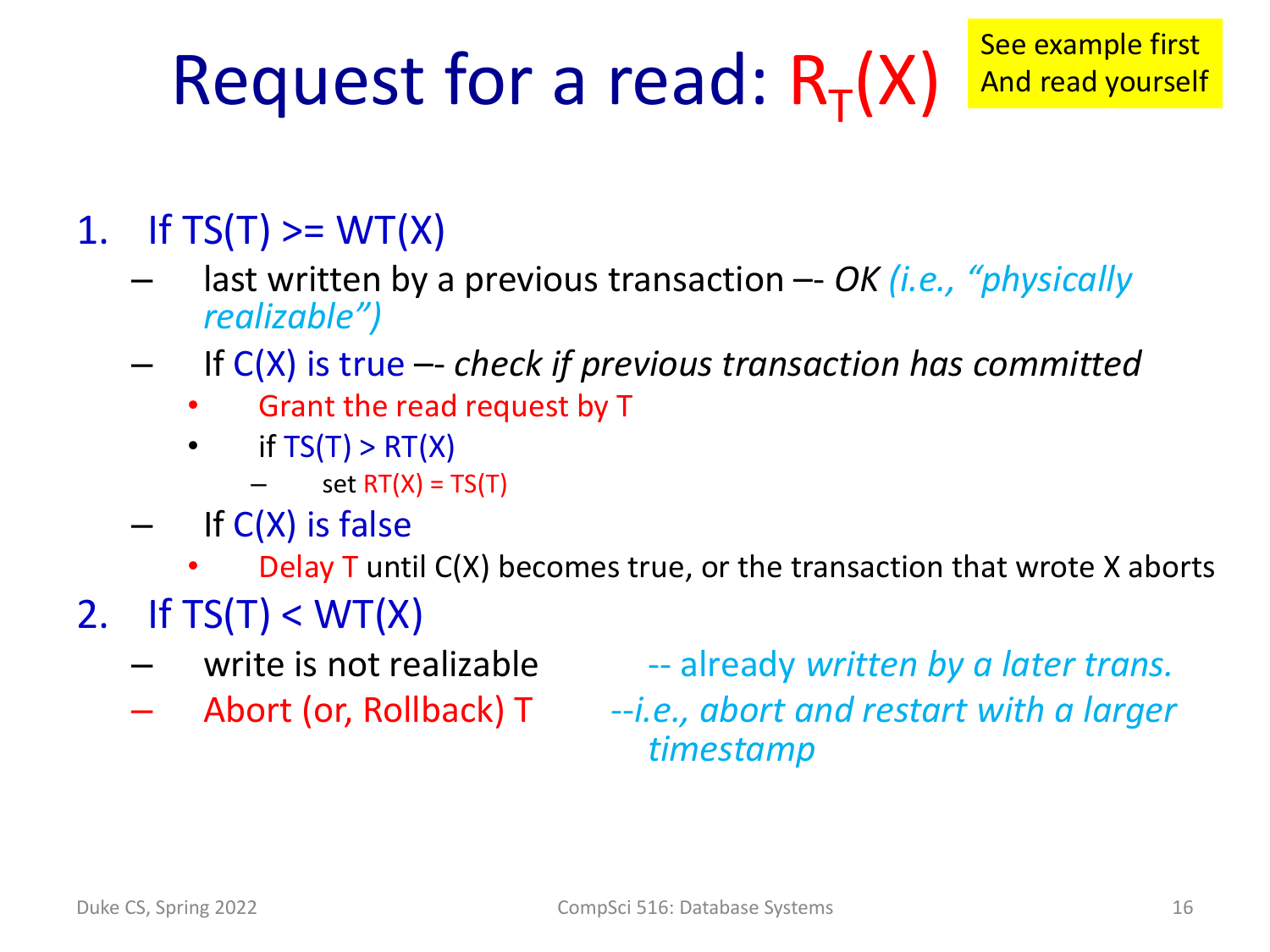# Request for a write:  $W_T(X)$

- 1. If  $TS(T) \geq RT(X)$  and  $TS(T) \geq W(T(X))$ 
	- last written/read by a previous transaction *OK*
	- Grant the write request by T
		- write the new value of X
	- Set  $WT(X) = TS(T)$
	- Set C(X) = false *-- T not committed yet, set to true when T commits*
- 2. If  $TS(T) \geq RT(X)$  but  $TS(T) \leq WT(X)$ 
	- write is still realizable –-*but already a later value in X*
	- $-$  If  $C(X)$  is true
		- previous writer of X has committed
		- simply ignore the write request by T
		- but allow T to proceed without making changes to the database
	- If  $C(X)$  is false
		- Delay  $\overline{T}$  until  $C(X)$  becomes true, or the transaction that wrote X aborts
- If  $TS(T) < RT(X)$ 
	-
- write is not realizable -- *already read by a later transaction*
	- Abort (or, Rollback) T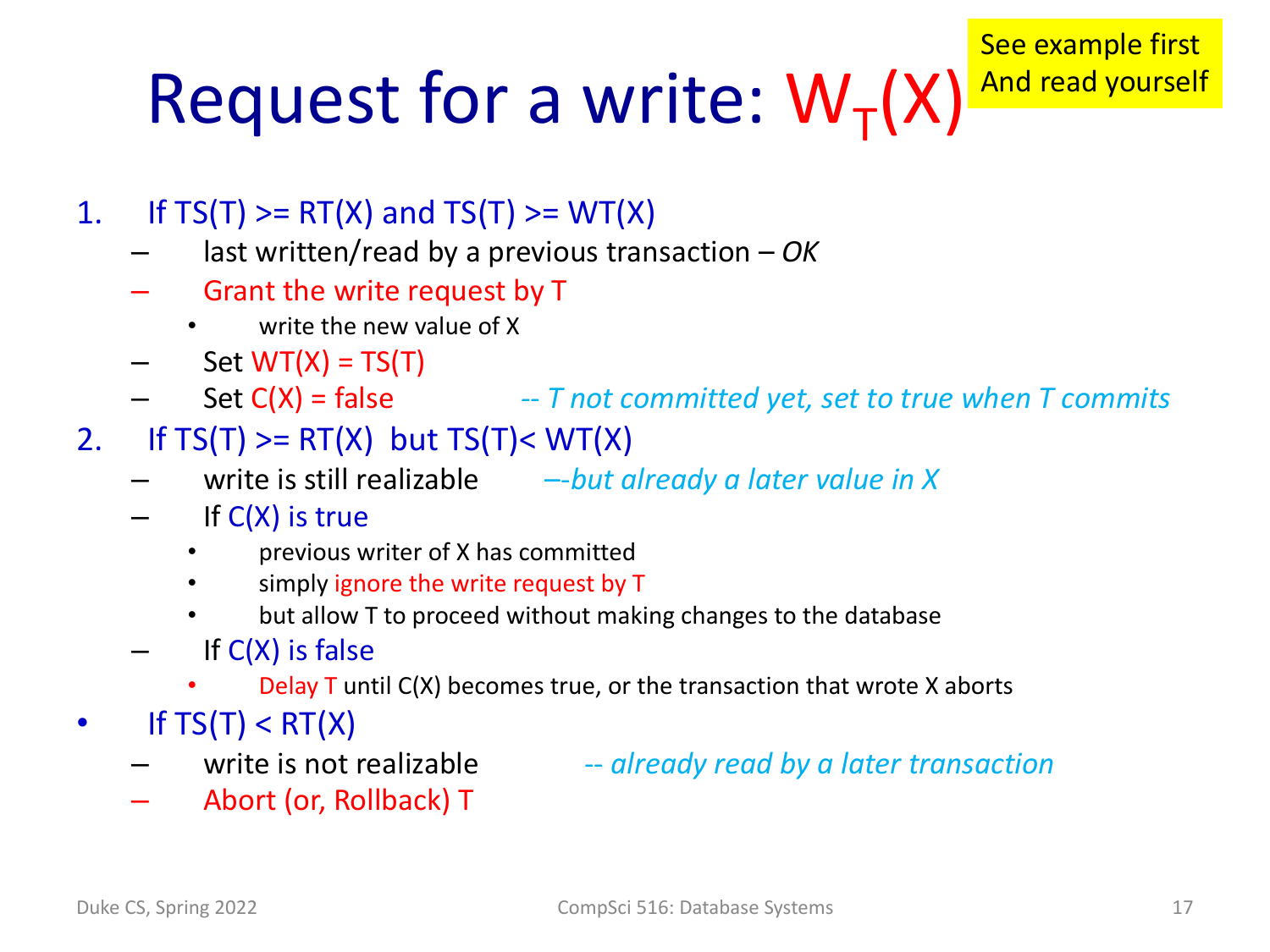# Example

- Three transactions T1 (TS = 200), T2 (TS = 150), T3 (TS = 175)
- Three objects A, B, D
	- $-$  initially all have RT = WT = 0, C = 1 (i.e., true)
- Sequence of actions

 $-$  R<sub>1</sub>(B), R<sub>2</sub>(A), R<sub>3</sub>(D), W<sub>1</sub>(B), W<sub>1</sub>(A), W<sub>2</sub>(D), W<sub>3</sub>(A)

- Q. What is the state of the database at the end if the timestamp-based CC protocol is followed
	- i.e. report the RT, WT, C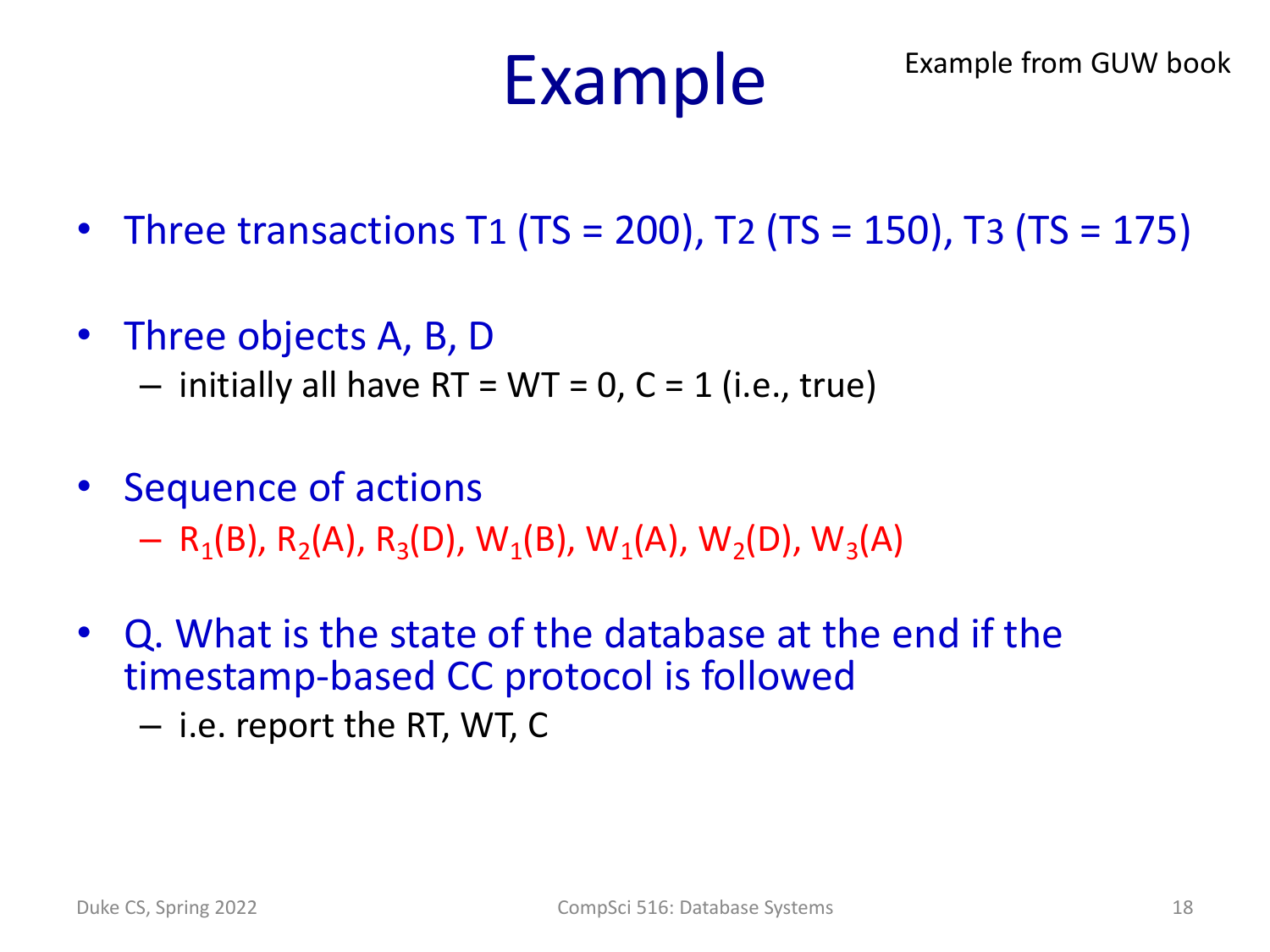# Initial condition and Steps

| <b>Step</b>    | T1       | T2       | <b>T3</b> | $\mathbf{A}$                       | $\mathbf{B}$                       | D                                  |
|----------------|----------|----------|-----------|------------------------------------|------------------------------------|------------------------------------|
|                | 200      | 150      | 175       | $RT = 0$ ,<br>$WT = 0,$<br>$C = 1$ | $RT = 0$ ,<br>$WT = 0,$<br>$C = 1$ | $RT = 0$ ,<br>$WT = 0,$<br>$C = 1$ |
| $\mathbf{1}$   | $R_1(B)$ |          |           |                                    |                                    |                                    |
| $\overline{2}$ |          | $R_2(A)$ |           |                                    |                                    |                                    |
| 3              |          |          | $R_3(D)$  |                                    |                                    |                                    |
| $\overline{4}$ | $W_1(B)$ |          |           |                                    |                                    |                                    |
| 5              | $W_1(A)$ |          |           |                                    |                                    |                                    |
| 6              |          | $W_2(D)$ |           |                                    |                                    |                                    |
| $\overline{7}$ |          |          | $W_3(A)$  |                                    |                                    |                                    |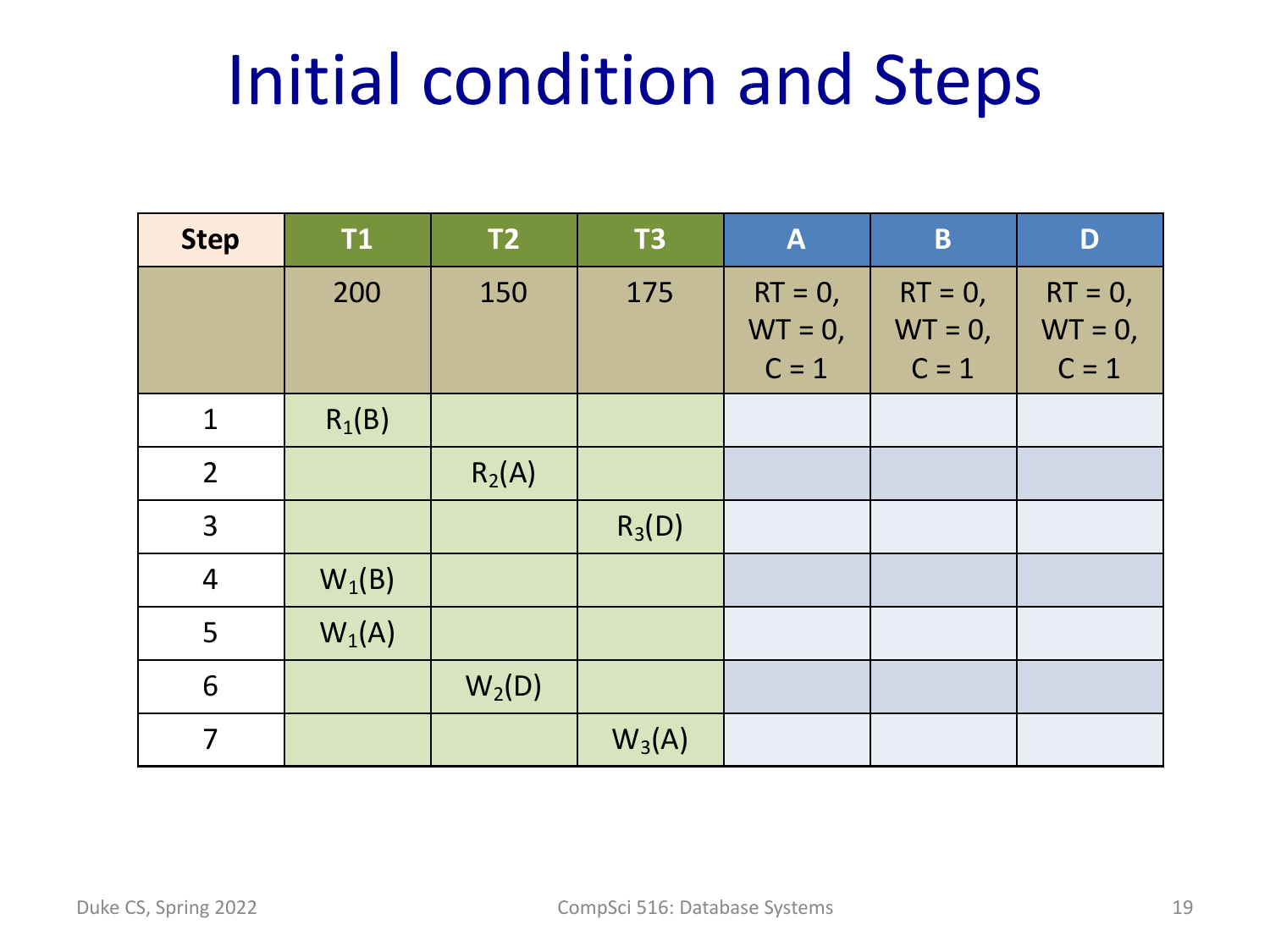### WT of B is  $\leq$  TS(T<sub>1</sub>)  $C = 1$ Read OK.

| <b>Step</b>    | <b>T1</b> | T2       | T3       | $\mathbf{A}$                        | $\mathbf B$                          | D                                  |
|----------------|-----------|----------|----------|-------------------------------------|--------------------------------------|------------------------------------|
|                | 200       | 150      | 175      | $RT = 0$ ,<br>$WT = 0$ ,<br>$C = 1$ | $RT = 200,$<br>$WT = 0$ ,<br>$C = 1$ | $RT = 0$ ,<br>$WT = 0,$<br>$C = 1$ |
| $\mathbf{1}$   | $R_1(B)$  |          |          |                                     | <b>RT=200</b>                        |                                    |
| $\overline{2}$ |           | $R_2(A)$ |          |                                     |                                      |                                    |
| $\overline{3}$ |           |          | $R_3(D)$ |                                     |                                      |                                    |
| $\overline{4}$ | $W_1(B)$  |          |          |                                     |                                      |                                    |
| 5              | $W_1(A)$  |          |          |                                     |                                      |                                    |
| 6              |           | $W_2(D)$ |          |                                     |                                      |                                    |
| $\overline{7}$ |           |          | $W_3(A)$ |                                     |                                      |                                    |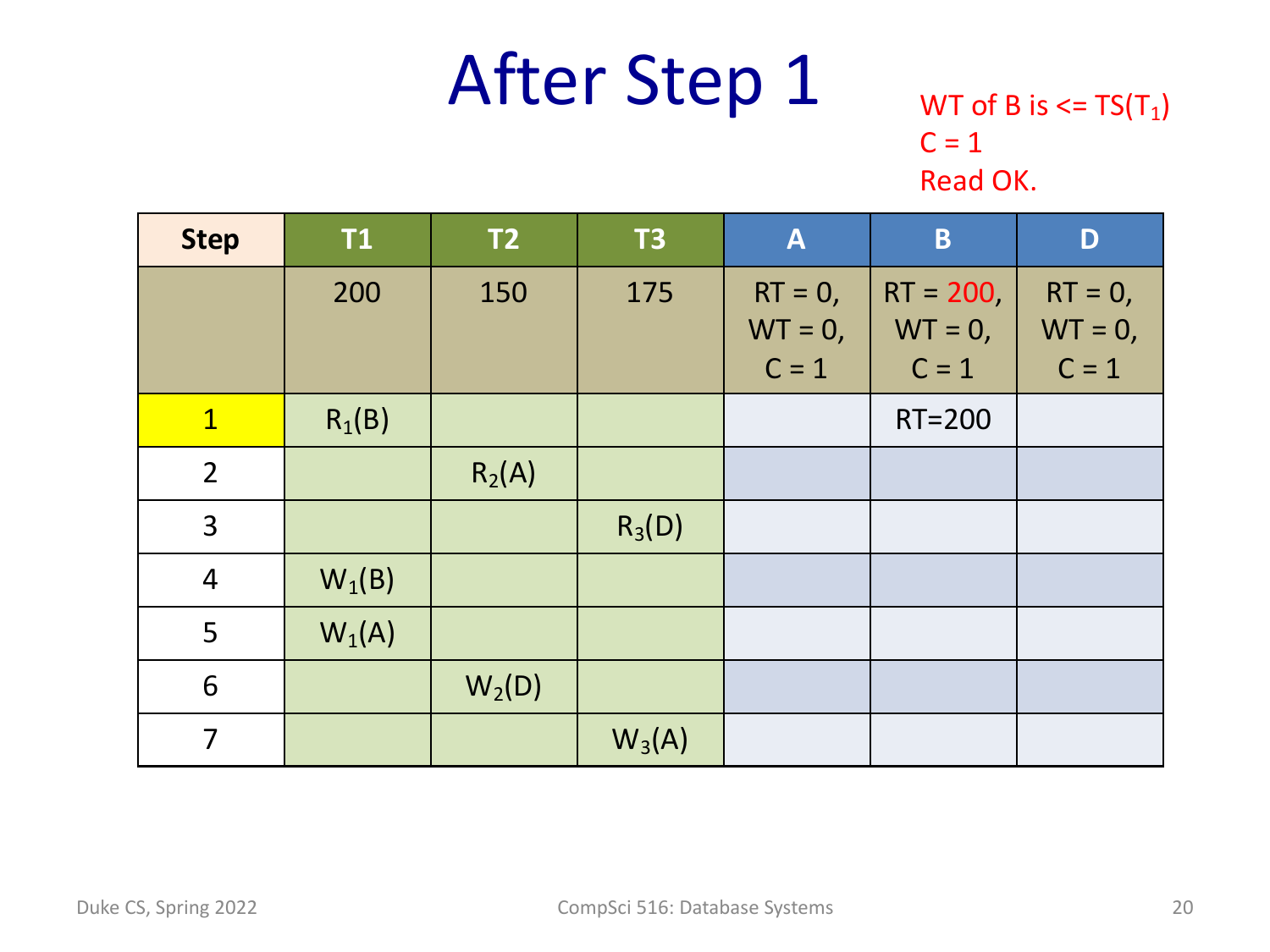### WT of A is  $\leq$  TS(T<sub>2</sub>)  $C = 1$ Read OK.

| <b>Step</b>    | <b>T1</b> | T2       | T3       | $\mathbf{A}$                        | $\overline{\mathbf{B}}$              | D                                  |
|----------------|-----------|----------|----------|-------------------------------------|--------------------------------------|------------------------------------|
|                | 200       | 150      | 175      | $RT = 150$<br>$WT = 0$ ,<br>$C = 1$ | $RT = 200,$<br>$WT = 0$ ,<br>$C = 1$ | $RT = 0$ ,<br>$WT = 0,$<br>$C = 1$ |
| $\mathbf{1}$   | $R_1(B)$  |          |          |                                     | <b>RT=200</b>                        |                                    |
| $\overline{2}$ |           | $R_2(A)$ |          | $RT = 150$                          |                                      |                                    |
| 3              |           |          | $R_3(D)$ |                                     |                                      |                                    |
| $\overline{4}$ | $W_1(B)$  |          |          |                                     |                                      |                                    |
| 5              | $W_1(A)$  |          |          |                                     |                                      |                                    |
| 6              |           | $W_2(D)$ |          |                                     |                                      |                                    |
| $\overline{7}$ |           |          | $W_3(A)$ |                                     |                                      |                                    |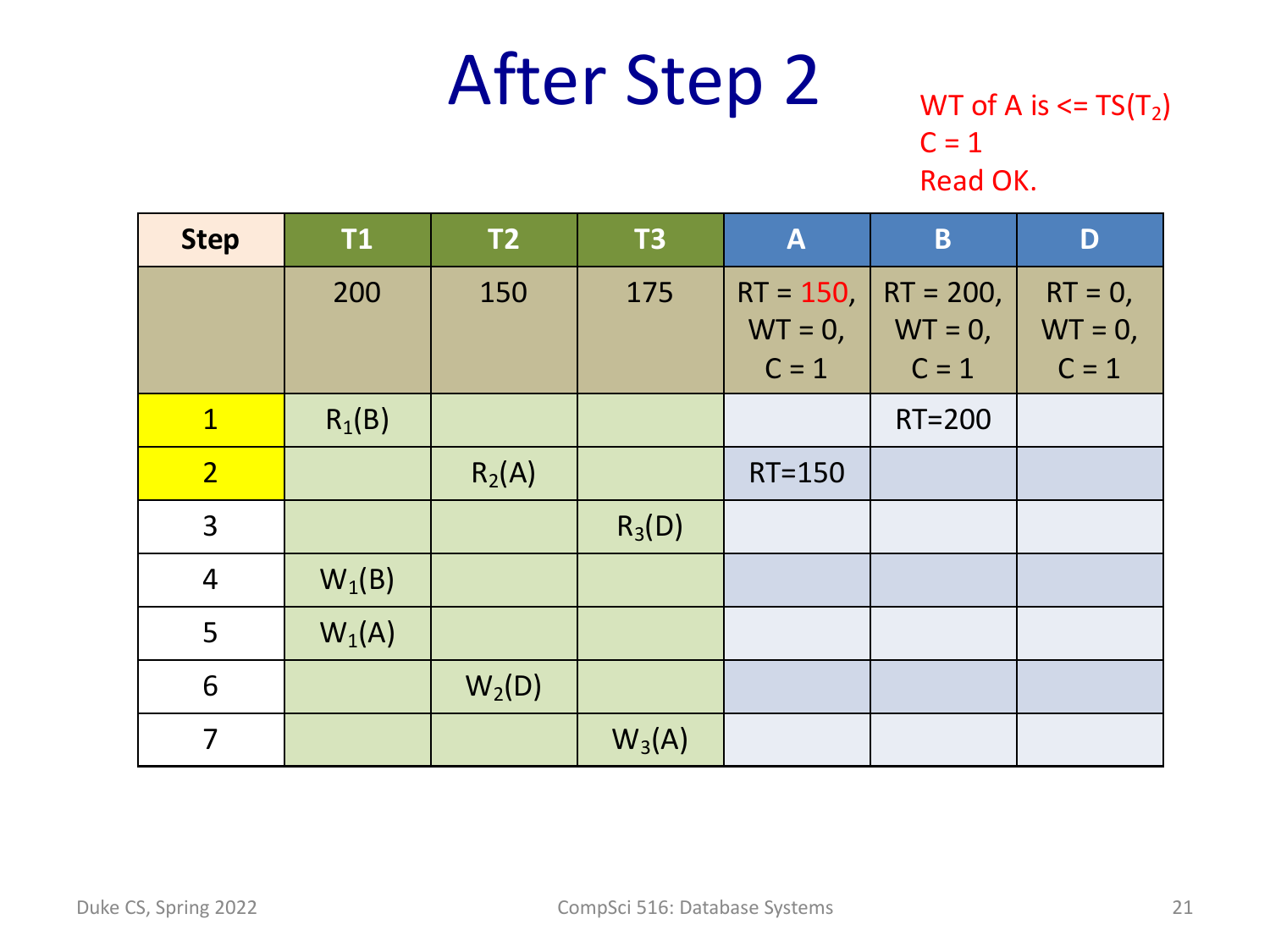### WT of D is  $\leq$  TS(T<sub>3</sub>)  $C = 1$ Read OK.

| <b>Step</b>    | <b>T1</b> | T2       | T3       | $\mathbf{A}$                         | B                                    | D                                   |
|----------------|-----------|----------|----------|--------------------------------------|--------------------------------------|-------------------------------------|
|                | 200       | 150      | 175      | $RT = 150,$<br>$WT = 0$ ,<br>$C = 1$ | $RT = 200,$<br>$WT = 0$ ,<br>$C = 1$ | $RT = 175,$<br>$WT = 0,$<br>$C = 1$ |
| $\mathbf{1}$   | $R_1(B)$  |          |          |                                      | <b>RT=200</b>                        |                                     |
| $\overline{2}$ |           | $R_2(A)$ |          | $RT = 150$                           |                                      |                                     |
| $\overline{3}$ |           |          | $R_3(D)$ |                                      |                                      | $RT = 175$                          |
| $\overline{4}$ | $W_1(B)$  |          |          |                                      |                                      |                                     |
| 5              | $W_1(A)$  |          |          |                                      |                                      |                                     |
| 6              |           | $W_2(D)$ |          |                                      |                                      |                                     |
| $\overline{7}$ |           |          | $W_3(A)$ |                                      |                                      |                                     |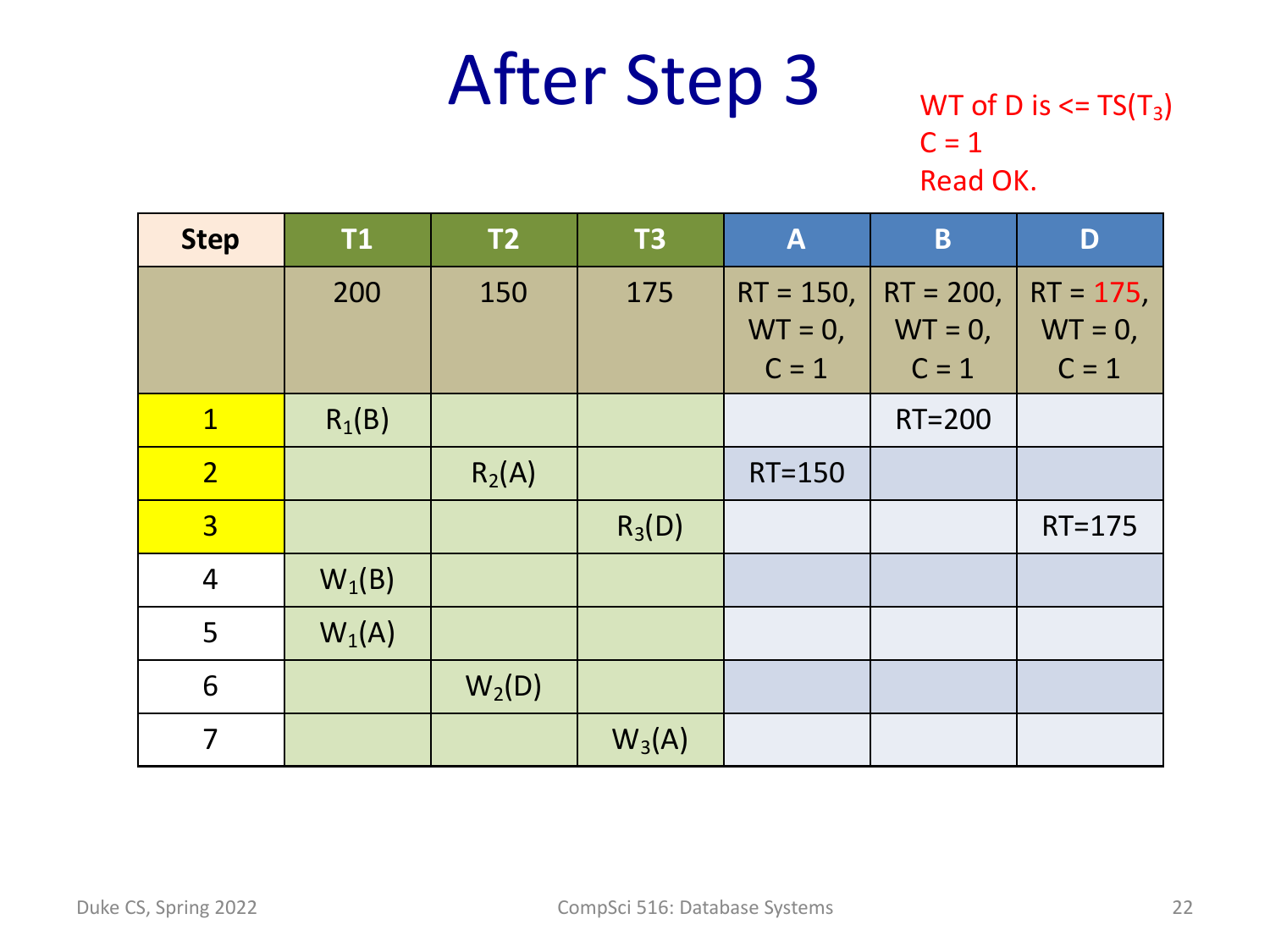Note the change in C bit as T2 has not committed yet

#### WT & RT of B is  $\leq$  TS(T<sub>1</sub>) Write OK.

| <b>Step</b>    | <b>T1</b> | T <sub>2</sub> | T3       | A                                    | B                                    | D                                   |
|----------------|-----------|----------------|----------|--------------------------------------|--------------------------------------|-------------------------------------|
|                | 200       | 150            | 175      | $RT = 150,$<br>$WT = 0$ ,<br>$C = 1$ | $RT = 200,$<br>$WT = 200$<br>$C = 0$ | $RT = 175,$<br>$WT = 0,$<br>$C = 1$ |
| $\mathbf{1}$   | $R_1(B)$  |                |          |                                      | RT=200                               |                                     |
| $\overline{2}$ |           | $R_2(A)$       |          | <b>RT=150</b>                        |                                      |                                     |
| $\overline{3}$ |           |                | $R_3(D)$ |                                      |                                      | $RT = 175$                          |
| $\overline{4}$ | $W_1(B)$  |                |          |                                      | $WT=200$<br>$C=0$                    |                                     |
| 5              | $W_1(A)$  |                |          |                                      |                                      |                                     |
| 6              |           | $W_2(D)$       |          |                                      |                                      |                                     |
| $\overline{7}$ |           |                | $W_3(A)$ |                                      |                                      |                                     |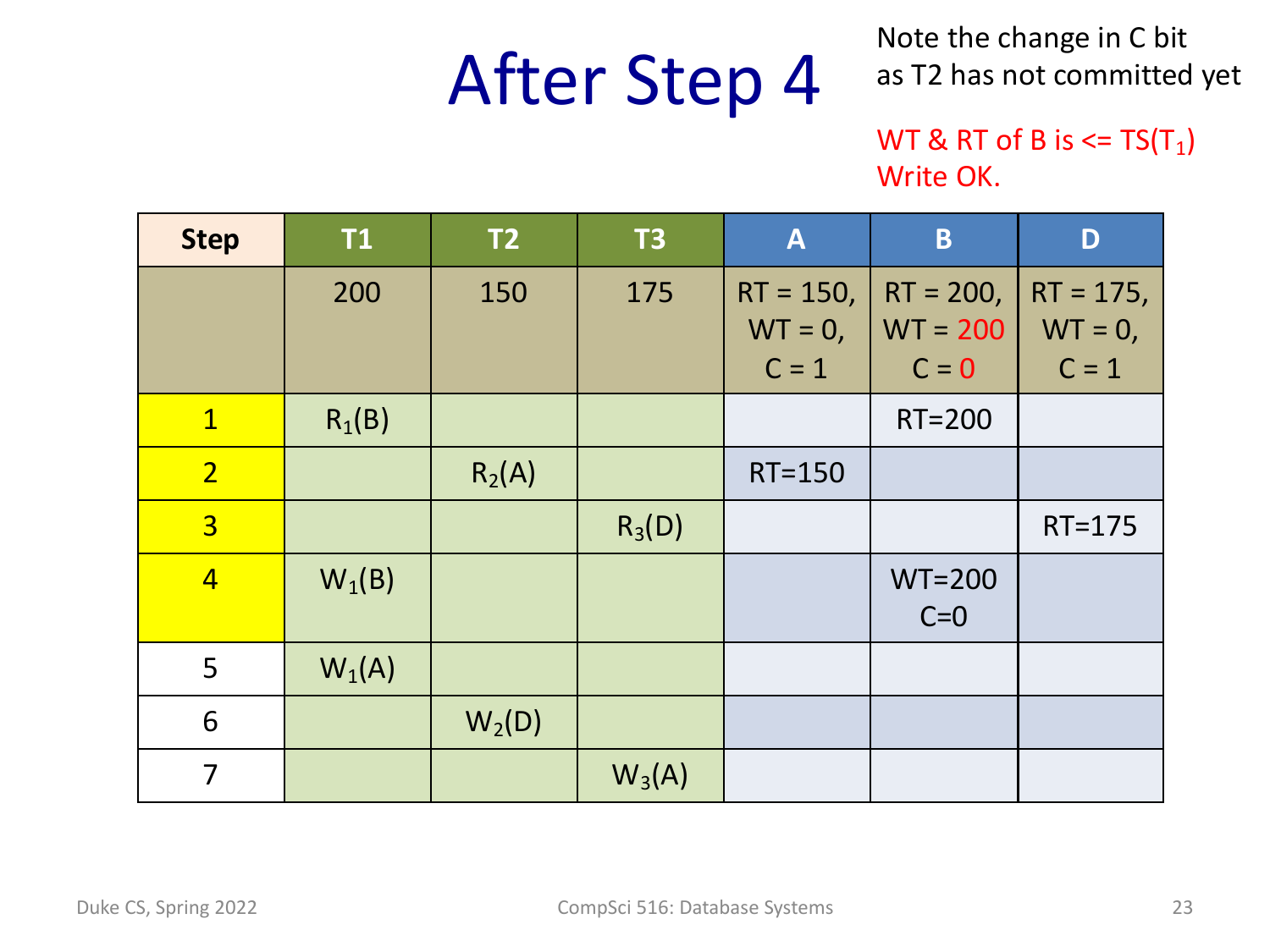Note the change in C bit as T1 has not committed yet

#### RT & WT of  $A \leq TS(T_1)$ **Write ok.**

| <b>Step</b>    | <b>T1</b> | T2       | <b>T3</b> | $\boldsymbol{A}$                    | $\overline{\mathbf{B}}$             | D                                 |
|----------------|-----------|----------|-----------|-------------------------------------|-------------------------------------|-----------------------------------|
|                | 200       | 150      | 175       | $RT = 150$<br>$WT = 200$<br>$C = 0$ | $RT = 200$<br>$WT = 200$<br>$C = 0$ | $RT = 175$<br>$WT = 0$<br>$C = 1$ |
| $\mathbf{1}$   | $R_1(B)$  |          |           |                                     | <b>RT=200</b>                       |                                   |
| $\overline{2}$ |           | $R_2(A)$ |           | <b>RT=150</b>                       |                                     |                                   |
| $\overline{3}$ |           |          | $R_3(D)$  |                                     |                                     | $RT = 175$                        |
| $\overline{4}$ | $W_1(B)$  |          |           |                                     | $WT=200$<br>$C=0$                   |                                   |
| 5 <sup>1</sup> | $W_1(A)$  |          |           | $WT=200$<br>$C=0$                   |                                     |                                   |
| 6              |           | $W_2(D)$ |           |                                     |                                     |                                   |
| 7              |           |          | $W_3(A)$  |                                     |                                     |                                   |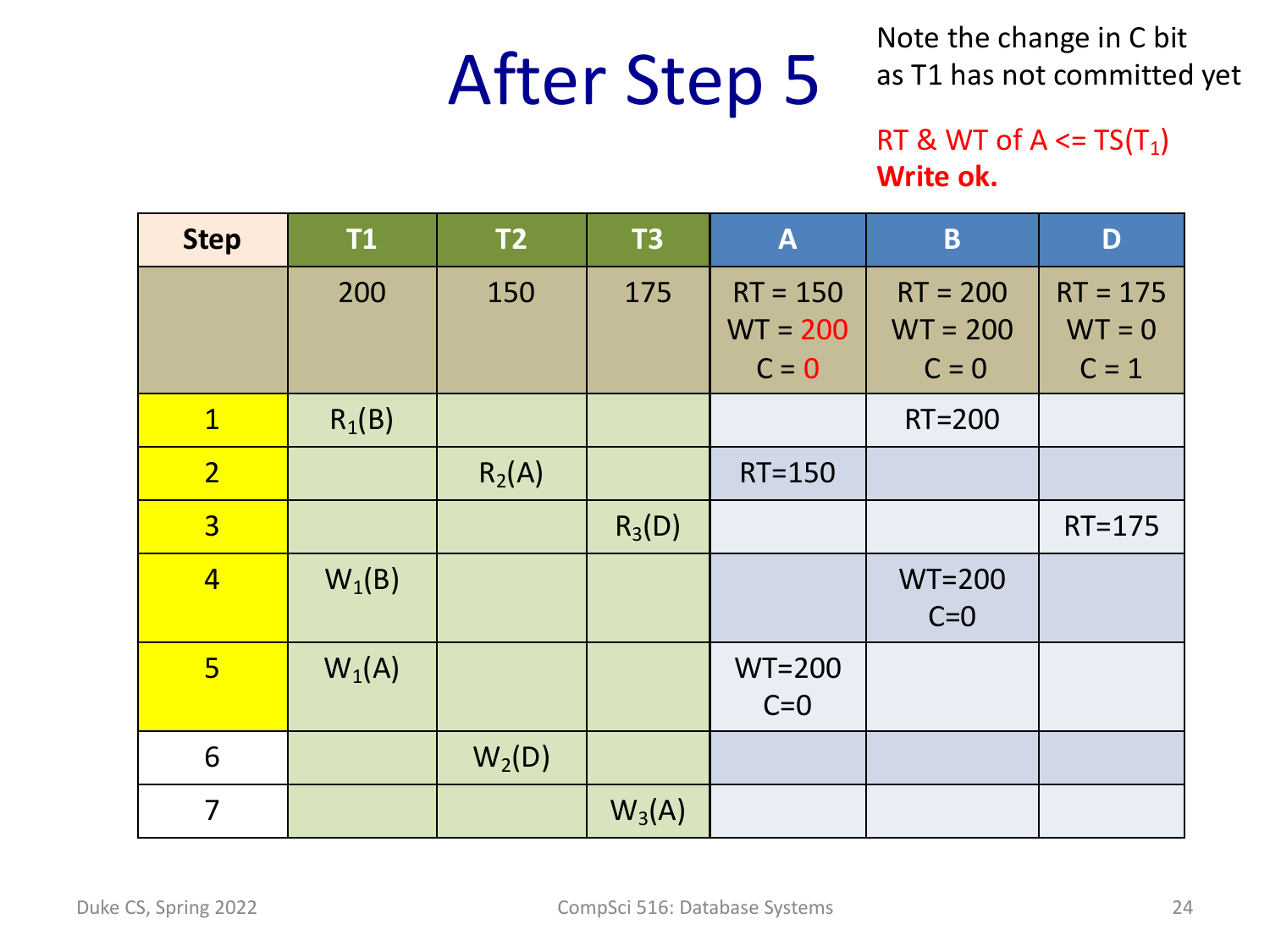Object D has been read by a later transaction - abort

#### $RT(D) = 175 < 150 = TS(T<sub>2</sub>)$ Abort T<sub>2</sub>

| <b>Step</b>    | T1       | T <sub>2</sub>    | <b>T3</b> | $\boldsymbol{A}$                    | $\mathbf B$                         | D                                 |
|----------------|----------|-------------------|-----------|-------------------------------------|-------------------------------------|-----------------------------------|
|                | 200      | 150               | 175       | $RT = 150$<br>$WT = 200$<br>$C = 0$ | $RT = 200$<br>$WT = 200$<br>$C = 0$ | $RT = 175$<br>$WT = 0$<br>$C = 1$ |
| $\mathbf{1}$   | $R_1(B)$ |                   |           |                                     | RT=200                              |                                   |
| 2 <sup>1</sup> |          | $R_2(A)$          |           | <b>RT=150</b>                       |                                     |                                   |
| $\overline{3}$ |          |                   | $R_3(D)$  |                                     |                                     | $RT = 175$                        |
| $\overline{4}$ | $W_1(B)$ |                   |           |                                     | $WT=200$<br>$C=0$                   |                                   |
| $5\overline{}$ | $W_1(A)$ |                   |           | $WT=200$<br>$C=0$                   |                                     |                                   |
| $6\overline{}$ |          | $W_2(D)$<br>Abort |           |                                     |                                     |                                   |
| $\overline{7}$ |          |                   | $W_3(A)$  |                                     |                                     |                                   |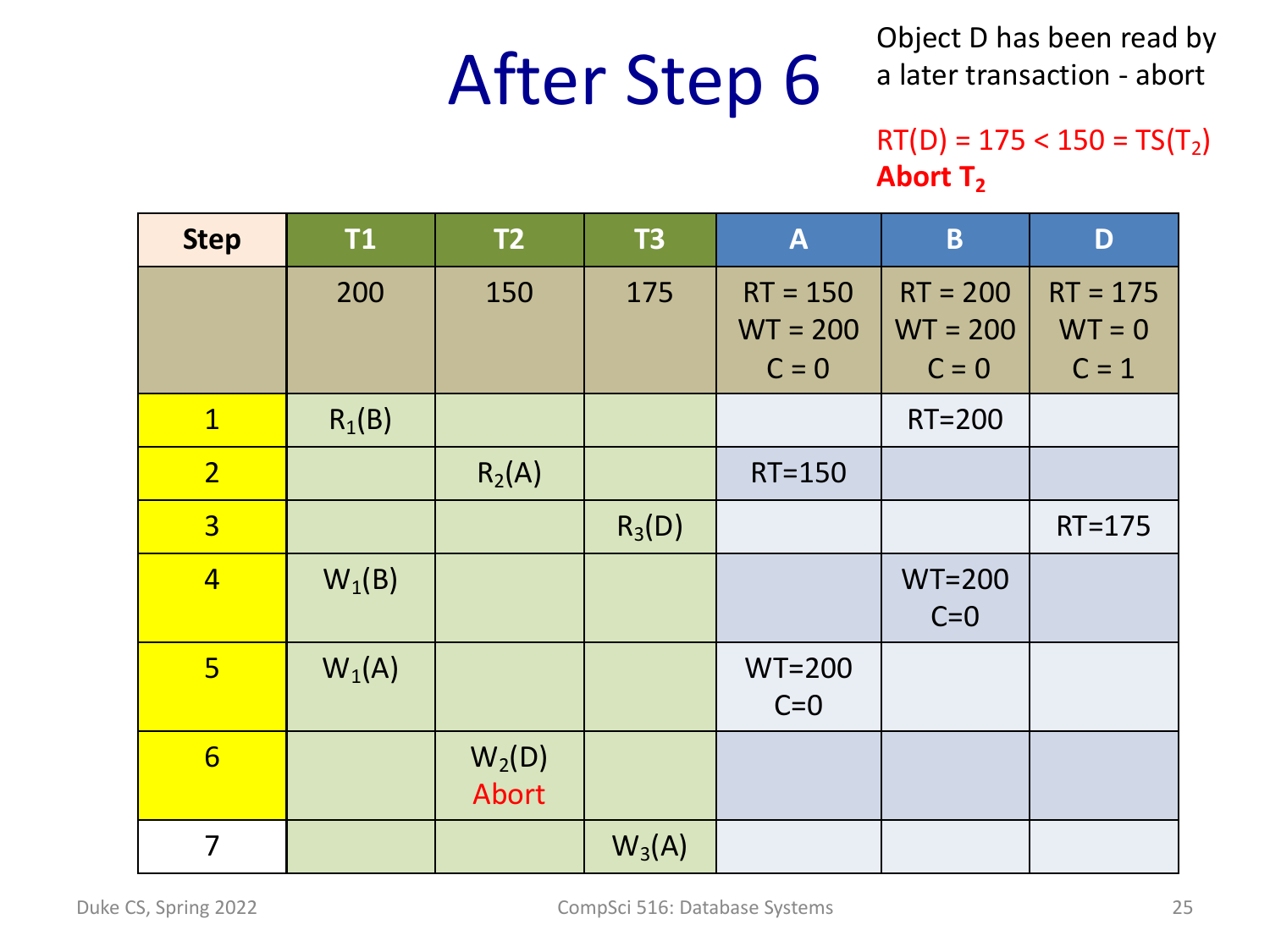Delay until T1 commits or aborts

## After Step 7

 $RT(A) \leq TS(T_3) - write$  ok  $WT(A) > TS(T_3)$  and  $C(A) = 0$ Delay T<sub>3</sub>

| <b>Step</b>     | T1       | T <sub>2</sub>    | <b>T3</b>                | $\mathbf{A}$                        | B                                   | D                                 |
|-----------------|----------|-------------------|--------------------------|-------------------------------------|-------------------------------------|-----------------------------------|
|                 | 200      | 150               | 175                      | $RT = 150$<br>$WT = 200$<br>$C = 0$ | $RT = 200$<br>$WT = 200$<br>$C = 0$ | $RT = 175$<br>$WT = 0$<br>$C = 1$ |
| $\mathbf{1}$    | $R_1(B)$ |                   |                          |                                     | <b>RT=200</b>                       |                                   |
| 2 <sub>1</sub>  |          | $R_2(A)$          |                          | <b>RT=150</b>                       |                                     |                                   |
| $\overline{3}$  |          |                   | $R_3(D)$                 |                                     |                                     | $RT = 175$                        |
| $\overline{4}$  | $W_1(B)$ |                   |                          |                                     | $WT=200$<br>$C=0$                   |                                   |
| 5 <sup>1</sup>  | $W_1(A)$ |                   |                          | $WT=200$<br>$C=0$                   |                                     |                                   |
| $6\overline{6}$ |          | $W_2(D)$<br>Abort |                          |                                     |                                     |                                   |
| $\overline{7}$  |          |                   | $W_3(A)$<br><b>Delay</b> |                                     |                                     |                                   |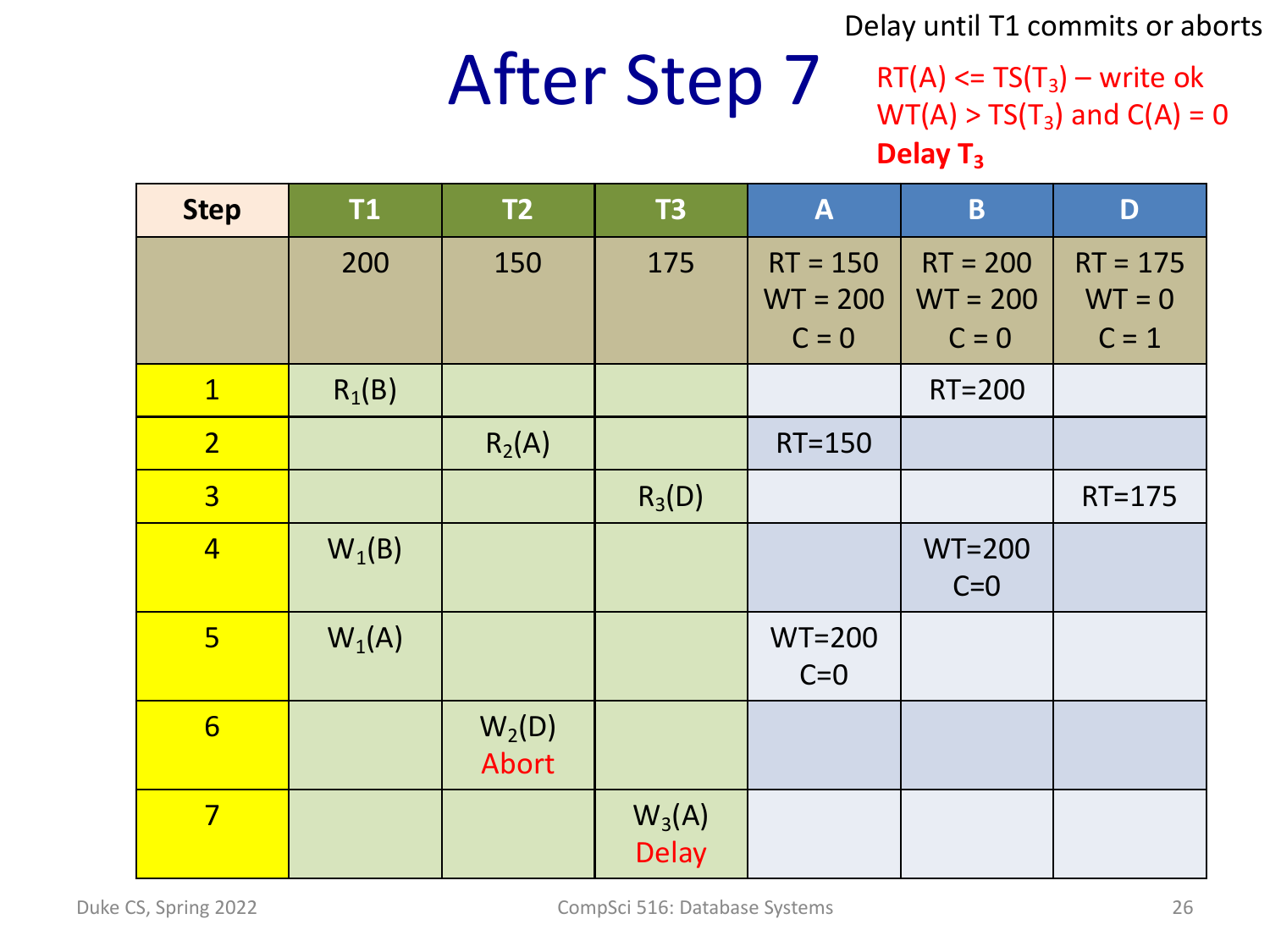# Thomas Write Rule

- If a write request comes from T on O, TS(T) < WT(O), and  $TS(T) \geq RT(O)$ 
	- violates timestamp order of T w.r.t. writer of O
	- i.e., O has been written by a later transaction T2

### Thomas Write Rule:

- If C(O) = true, we can safely ignore such outdated writes by T
	- Otherwise "delay/block" to check whether T2 commits eventually
- no need to restart T
	- T's write is effectively followed by another write with no intervening reads
- Allows some serializable, but not conflict serializable schedules (see example in Lec 13 slides)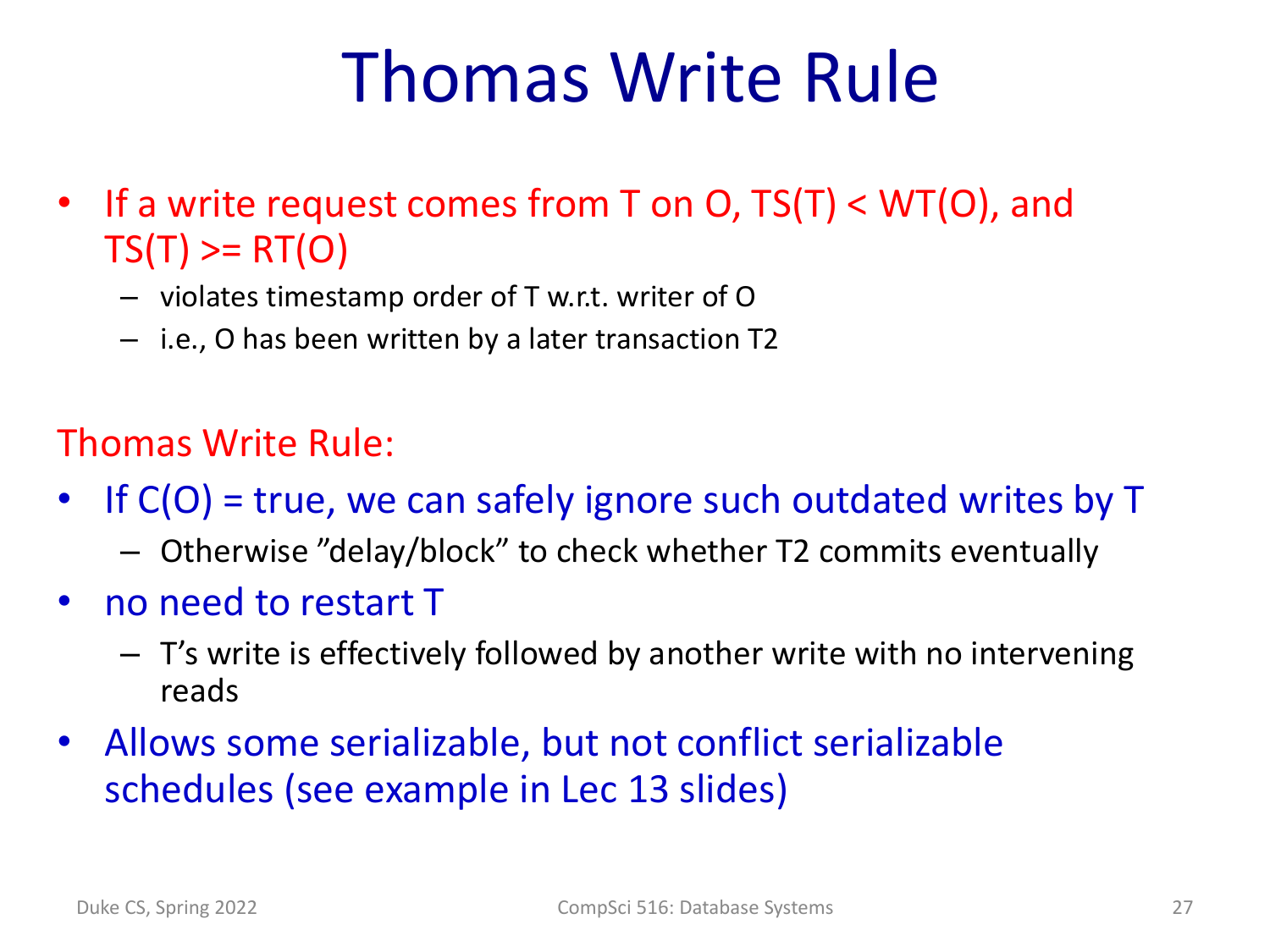# (3) Multiversion CC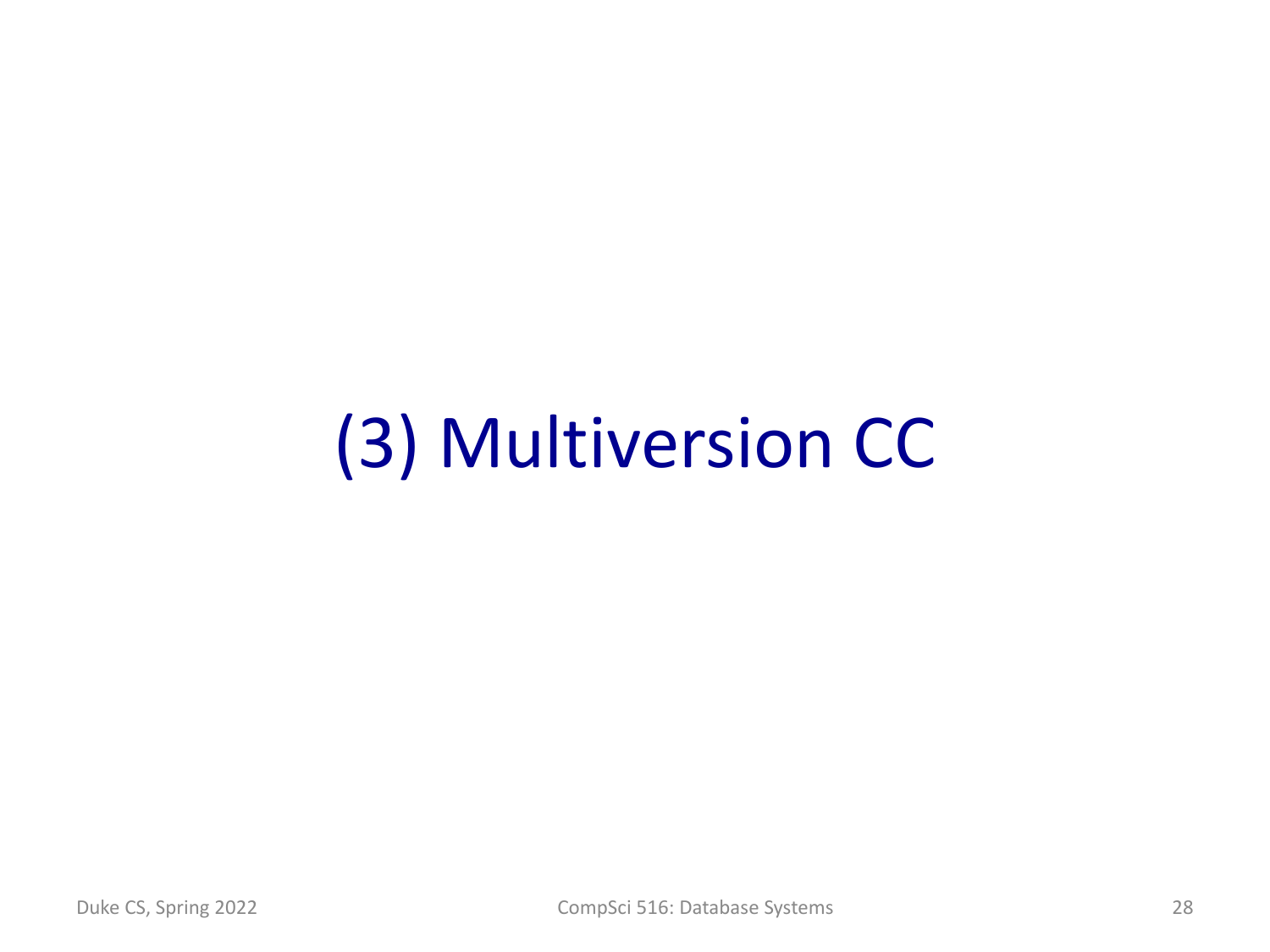# Another approach to CC

### • Multiversion CC

- another way of using timestamps
- ensures that a transaction never has to be restarted (aborted) to read an object
	- unlike timestamp-based CC
- The idea is to make several copies of each DB object
	- each copy of each object has a write timestamp
- Ti reads the most recent version whose timestamp precedes TS(Ti)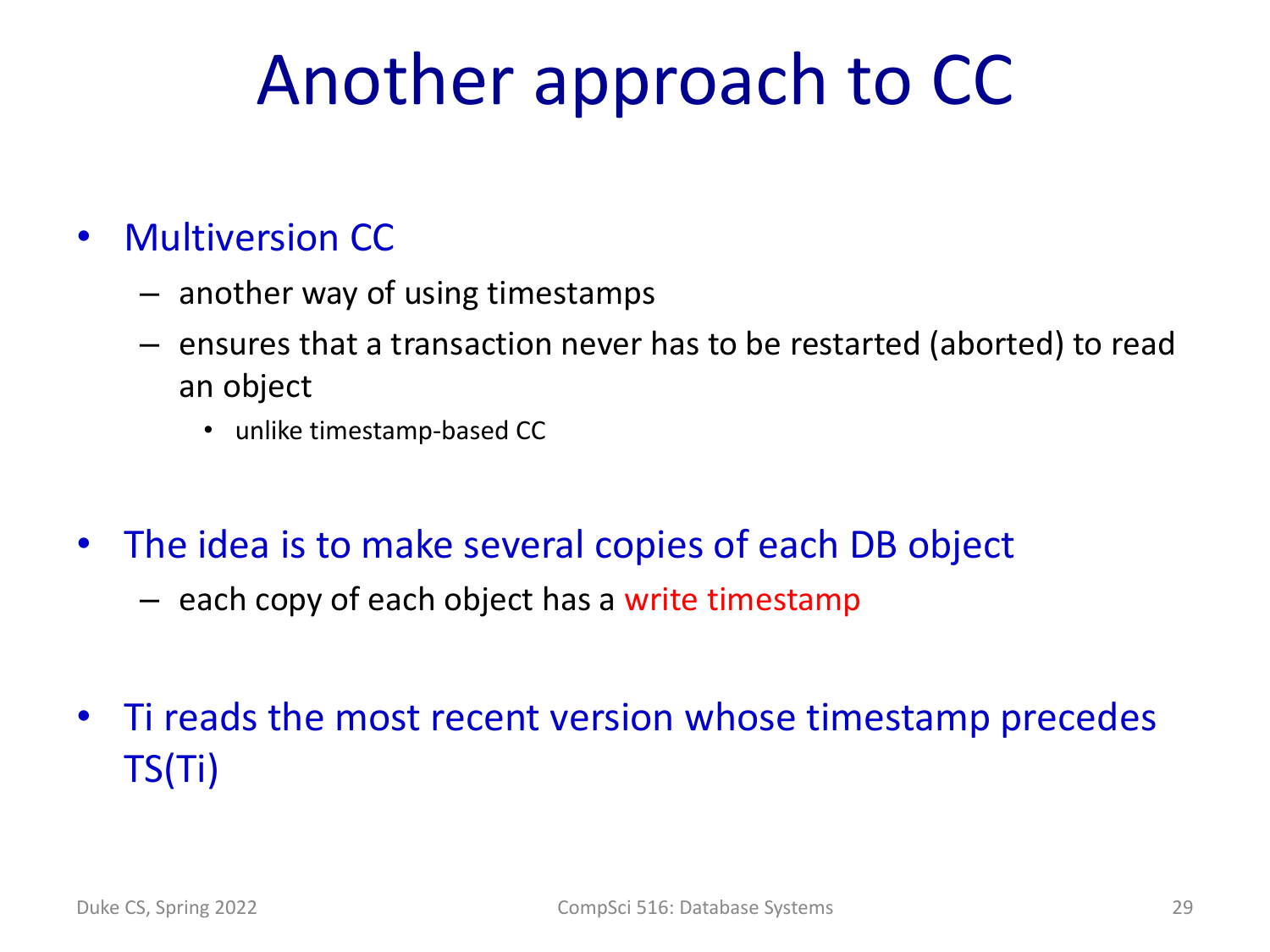## Multiversion CC

• Idea: Let "writers" make a "new" copy while "readers" use an appropriate "old" copy:



### Readers are always allowed to proceed

– But may be "blocked" until writer commits.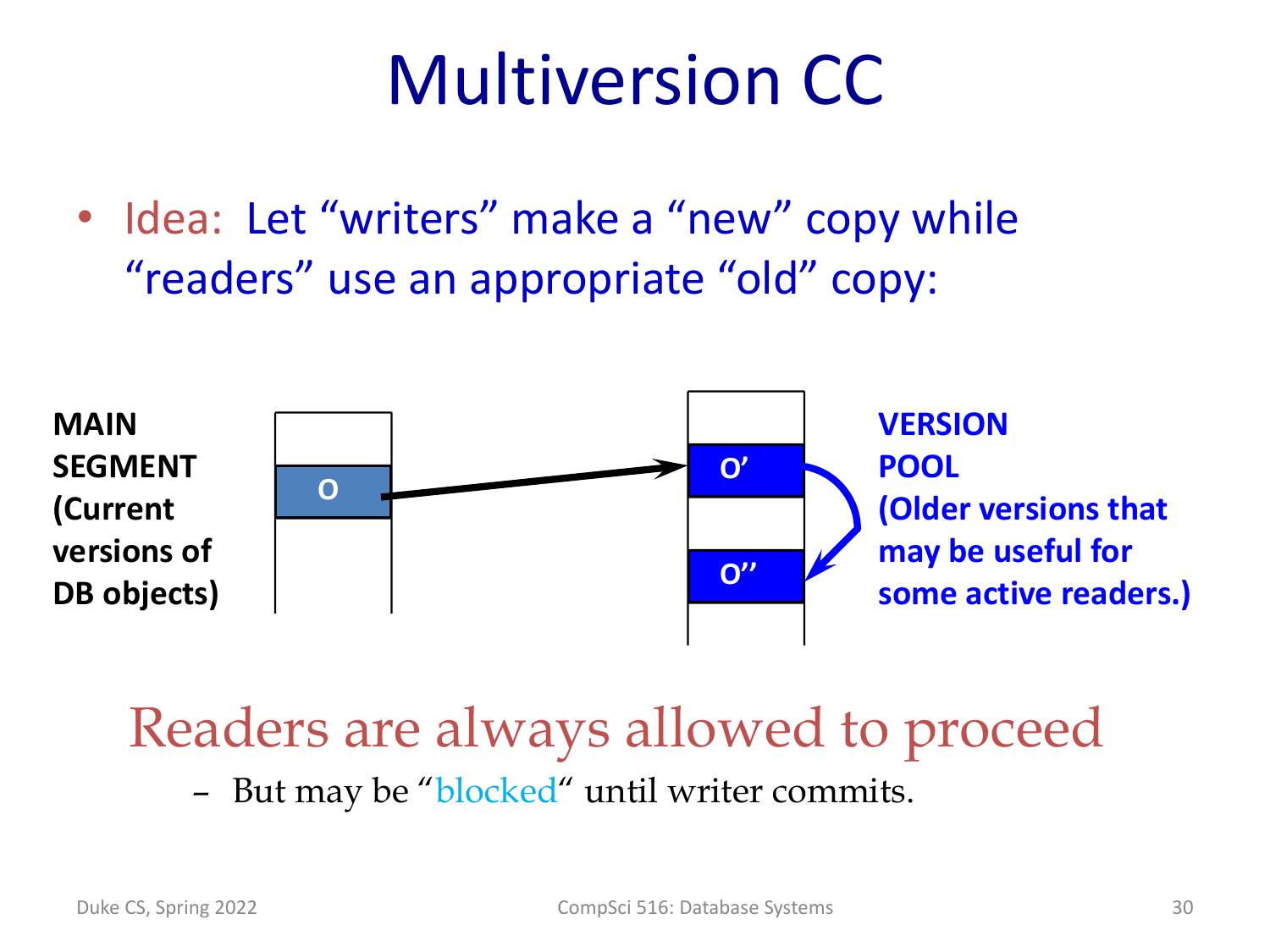# Multiversion CC (Contd.)

- Each version of an object has
	- its writer's TS as its WT, and
	- the timestamp of the transaction that most recently read this version as its RT
- Versions are chained backward
	- we can discard versions that are "too old to be of interest"
- Each transaction is classified as Reader or Writer.
	- Writer may write some object; Reader never will
	- Transaction declares whether it is a Reader when it begins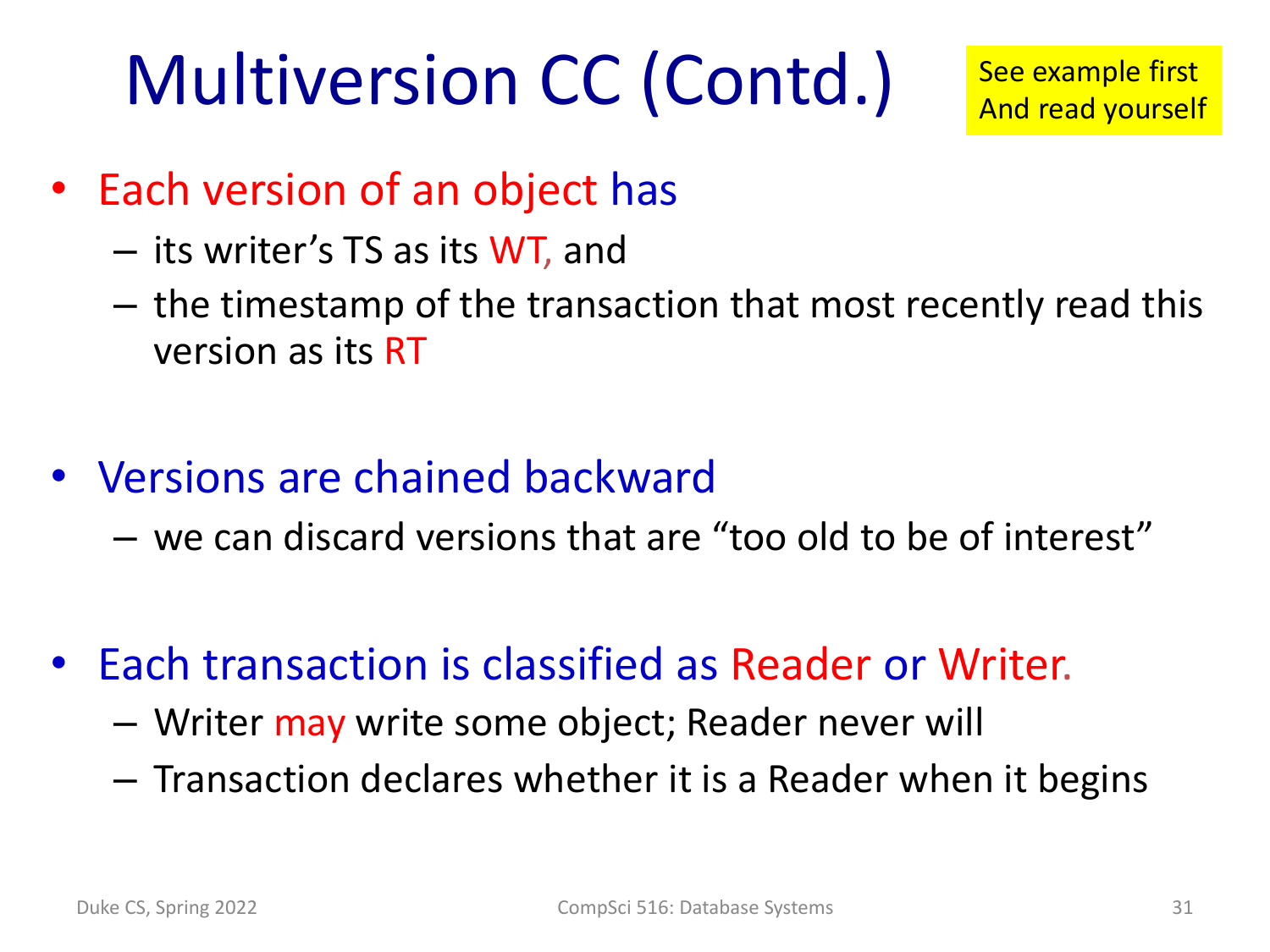# Reader Transaction

See example first And read yourself

- For each object to be read:
	- Finds newest version with WT < TS(T)
	- Starts with current version in the main segment and chains backward through earlier versions
	- $-$  Update RT if necessary (i.e., if TS(T) > RT, then RT = TS(T))
- Assuming that some version of every object exists from the beginning of time, Reader transactions are never restarted
	- However, might block until writer of the appropriate version commits

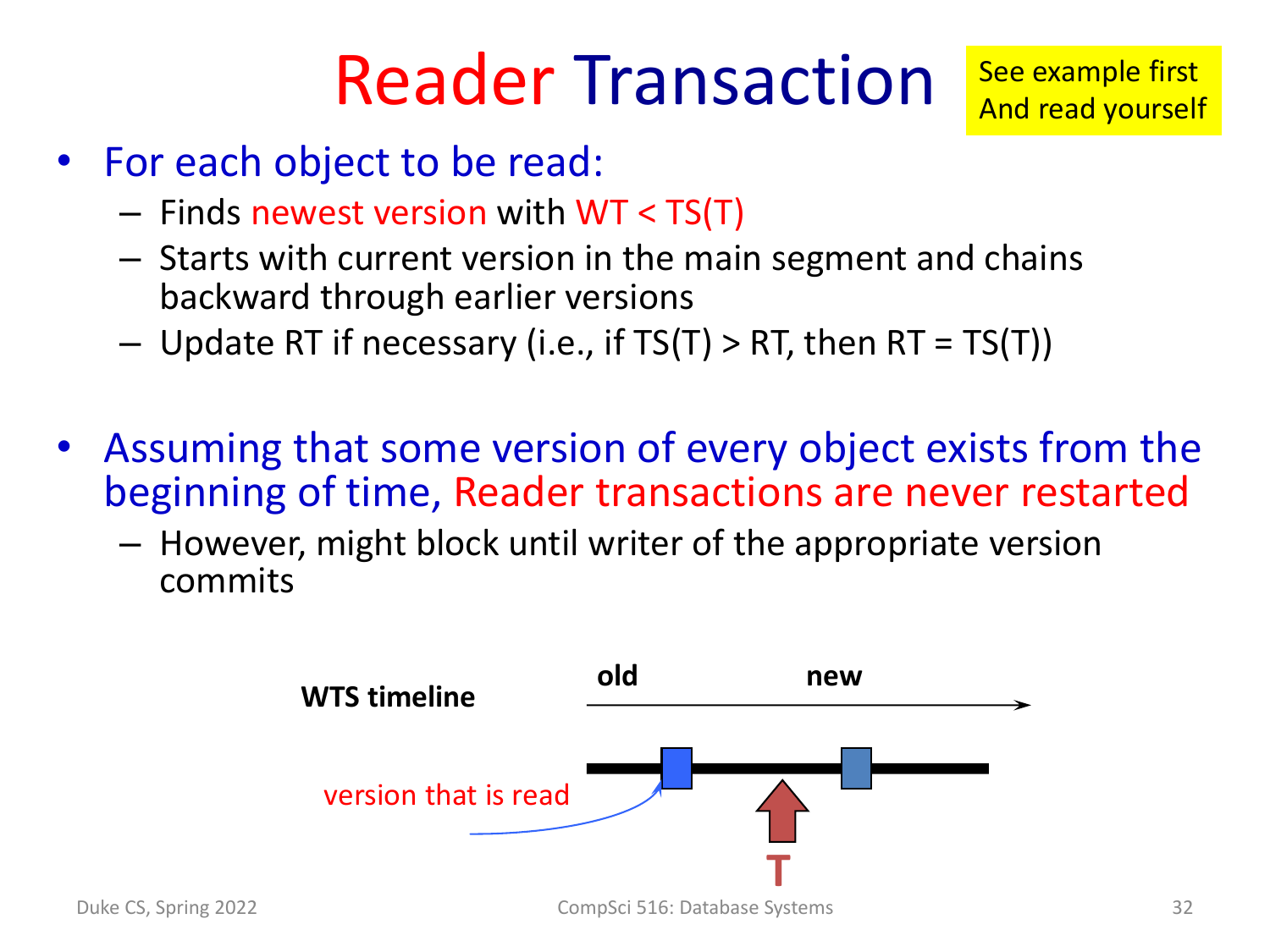# Writer Transaction

- To read an object, follows reader protocol
- To write an object:
	- must make sure that the object has not been read by a "later" transaction
	- $-$  Finds newest version V s.t. WT(V)  $\leq$  TS(T).
- If  $RT(V) \leq T S(T)$ 
	- $-$  T makes a copy CV of V, with a pointer to V, with  $WT(CV) = TS(T)$ ,  $RT(CV) = TS(T)$
	- Write is buffered until T commits; other transactions can see TS values but can't read version CV
- Else
	- reject write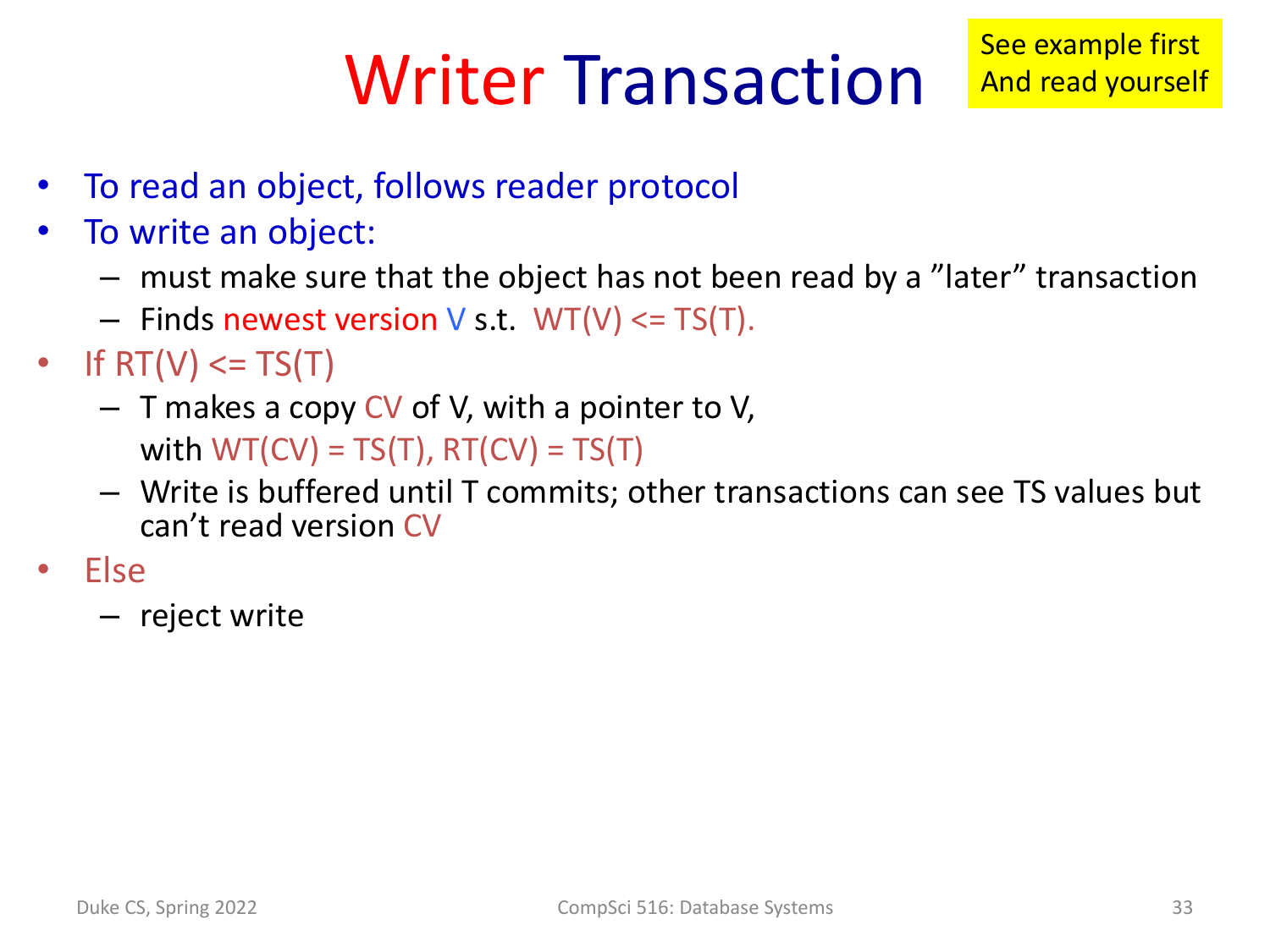## Example

- Four transactions T1 (TS = 150), T2 (TS = 200), T3 (TS =  $175$ ), T4(TS = 225)
- One object A  $-$  Initial version is A<sub>0</sub>
- Sequence of actions
	- $R_1(A)$ , W<sub>1</sub>(A), R<sub>2</sub>(A), W<sub>2</sub>(A), R<sub>3</sub>(A), R<sub>4</sub>(A)
- Q. What is the state of the database at the end if the multiversion CC protocol is followed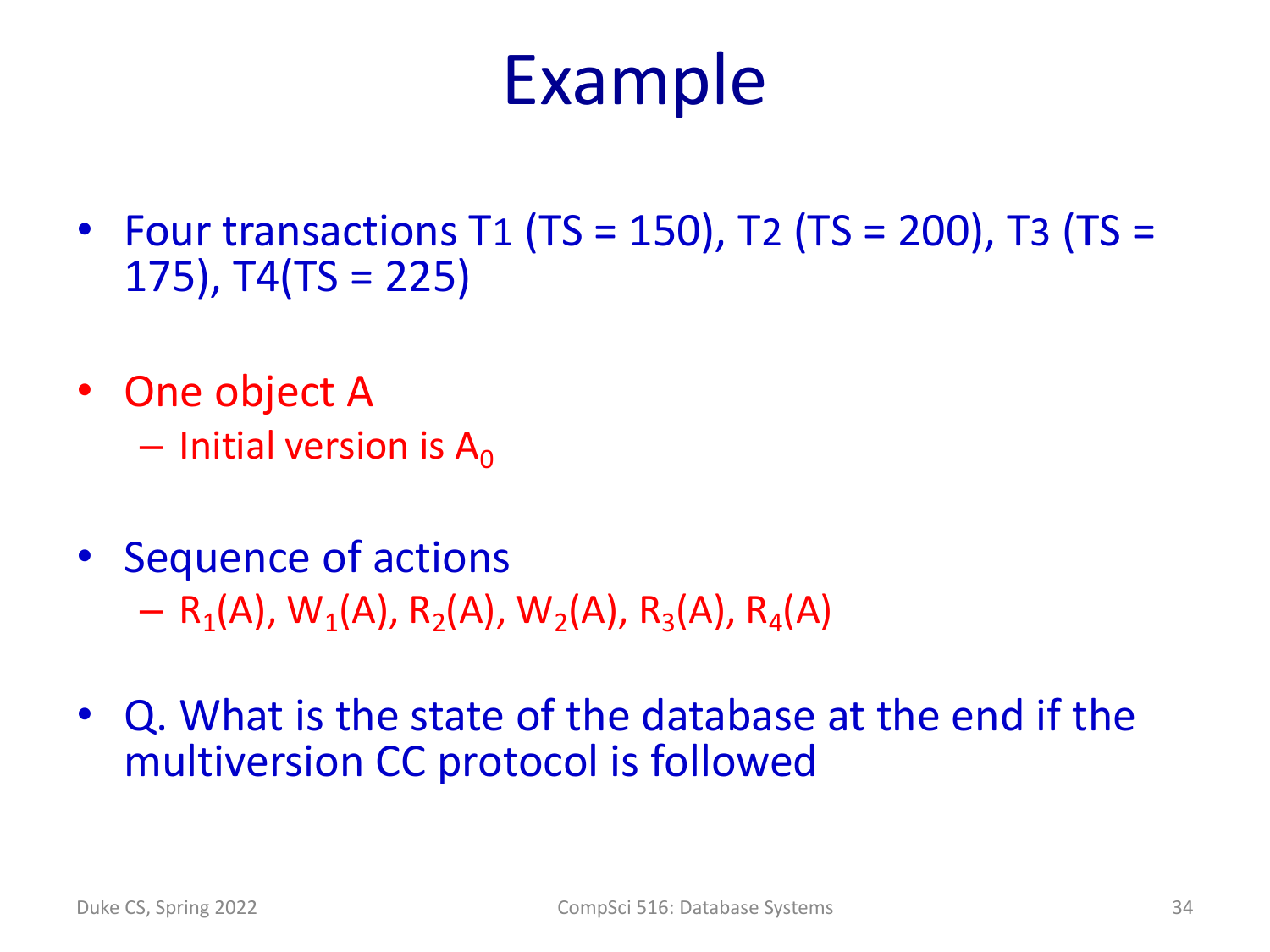# Initial condition and Steps

 $A_0$  existed before the transactions started

| <b>Step</b>    | <b>T1</b> | T2       | <b>T3</b> | <b>T4</b> | $A_0$              |  |
|----------------|-----------|----------|-----------|-----------|--------------------|--|
|                | 150       | 200      | 175       | 225       | $RT=0$ ,<br>$WT=0$ |  |
| $\mathbf{1}$   | $R_1(A)$  |          |           |           |                    |  |
| $\overline{2}$ | $W_1(A)$  |          |           |           |                    |  |
| 3              |           | $R_2(A)$ |           |           |                    |  |
| $\overline{4}$ |           | $W_2(A)$ |           |           |                    |  |
| 5              |           |          | $R_3(A)$  |           |                    |  |
| 6              |           |          |           | $R_4(A)$  |                    |  |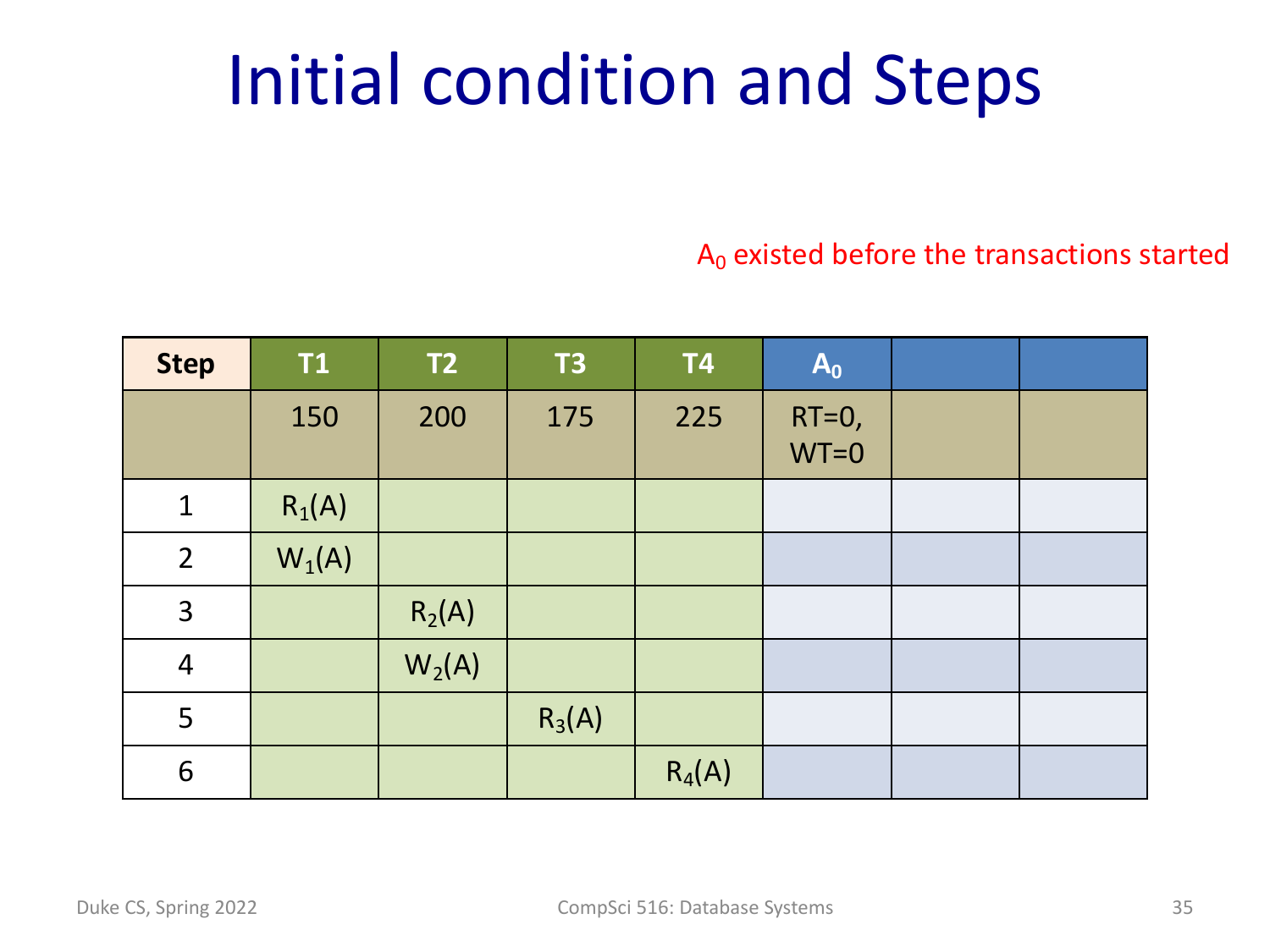$A_0$  is the newest version with WT <=  $TS(T_1)$ Read  $A_0$ 

| <b>Step</b>    | <b>T1</b> | T2       | <b>T3</b> | <b>T4</b> | $A_0$              |  |
|----------------|-----------|----------|-----------|-----------|--------------------|--|
|                | 150       | 200      | 175       | 225       | $RT=0$ ,<br>$WT=0$ |  |
| $\overline{1}$ | $R_1(A)$  |          |           |           | Read<br>$RT = 150$ |  |
| $\overline{2}$ | $W_1(A)$  |          |           |           |                    |  |
| 3              |           | $R_2(A)$ |           |           |                    |  |
| $\overline{4}$ |           | $W_2(A)$ |           |           |                    |  |
| 5              |           |          | $R_3(A)$  |           |                    |  |
| 6              |           |          |           | $R_4(A)$  |                    |  |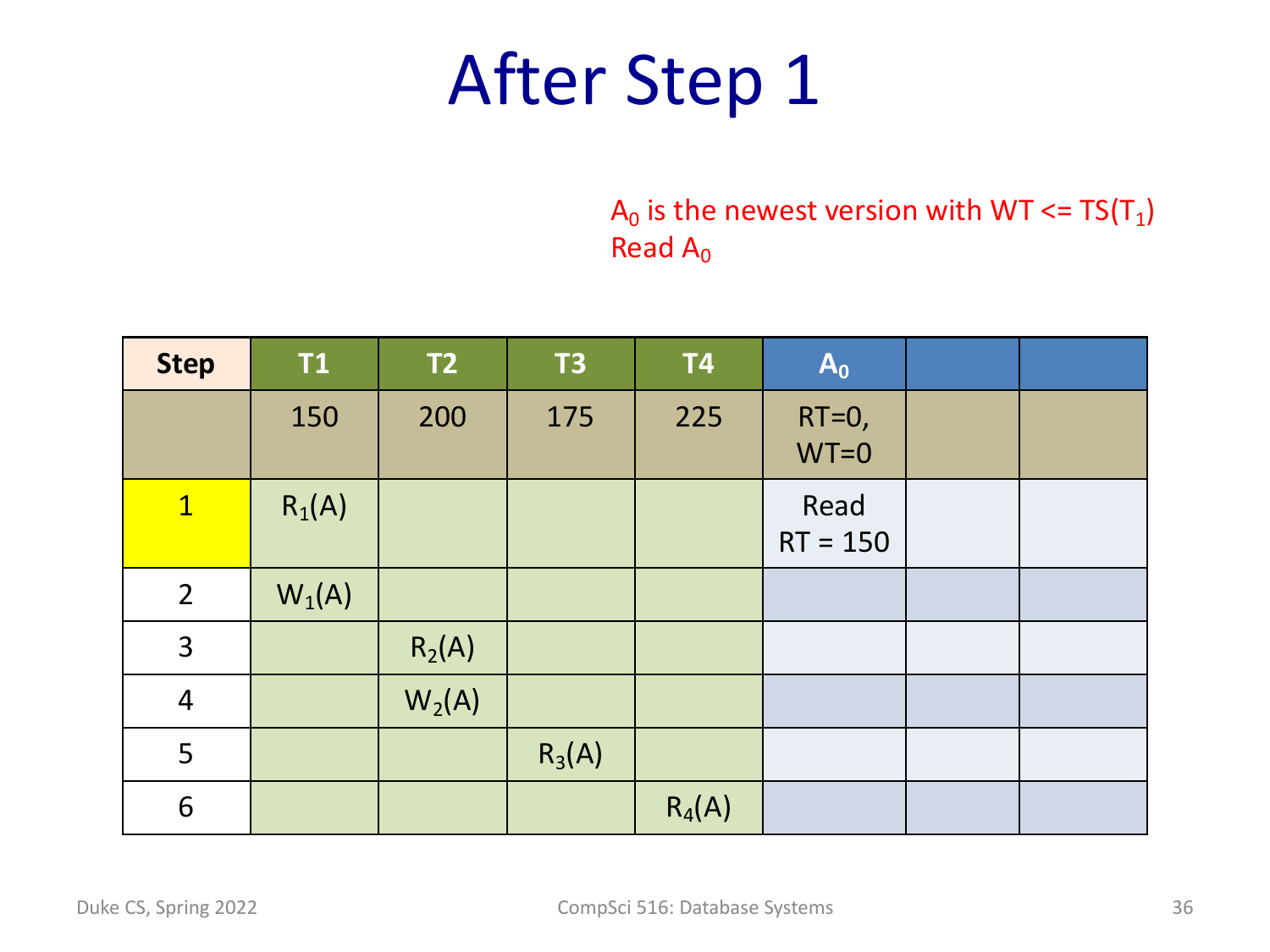- A<sub>0</sub> is the newest version with WT <=  $TS(T_1)$
- RT( $A_0$ ) <= TS( $T_1$ )
- Create a new version  $A_{150}$
- Set its WT, RT to  $TS(T_1) = 150$  (A<sub>150</sub> named accordingly)

| <b>Step</b>    | T1       | T2       | <b>T3</b> | <b>T4</b> | $A_0$                   | $A_{150}$                        |  |
|----------------|----------|----------|-----------|-----------|-------------------------|----------------------------------|--|
|                | 150      | 200      | 175       | 225       | <b>RT=150</b><br>$WT=0$ | <b>RT=150</b><br>$WT=150$        |  |
|                |          |          |           |           |                         |                                  |  |
| $\mathbf{1}$   | $R_1(A)$ |          |           |           | Read<br>$RT = 150$      |                                  |  |
| 2 <sub>1</sub> | $W_1(A)$ |          |           |           |                         | Create<br>$RT = 150$<br>$WT=150$ |  |
| $\overline{3}$ |          | $R_2(A)$ |           |           |                         |                                  |  |
| $\overline{4}$ |          | $W_2(A)$ |           |           |                         |                                  |  |
| 5              |          |          | $R_3(A)$  |           |                         |                                  |  |
| 6              |          |          |           | $R_4(A)$  |                         |                                  |  |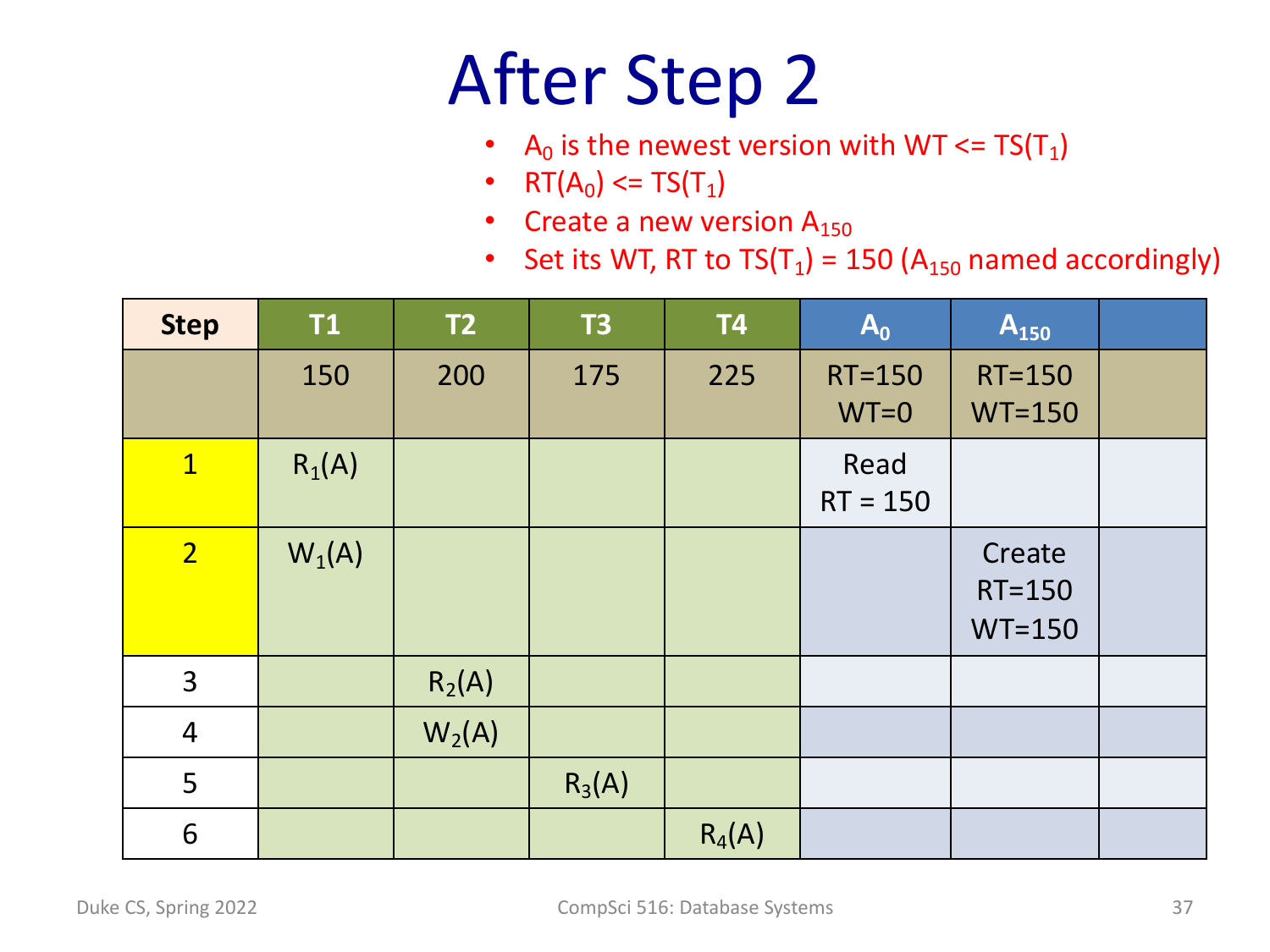- A<sub>150</sub> is the newest version with WT <=  $TS(T_2)$
- Read  $A_{150}$
- Update RT

| <b>Step</b>    | <b>T1</b> | T2       | <b>T3</b> | <b>T4</b> | $A_0$                   | $A_{150}$                        |  |
|----------------|-----------|----------|-----------|-----------|-------------------------|----------------------------------|--|
|                | 150       | 200      | 175       | 225       | <b>RT=150</b><br>$WT=0$ | $RT = 200$<br>$WT=150$           |  |
| $\mathbf{1}$   | $R_1(A)$  |          |           |           | Read                    |                                  |  |
| $\overline{2}$ | $W_1(A)$  |          |           |           |                         | Create<br>$RT = 150$<br>$WT=150$ |  |
| $\overline{3}$ |           | $R_2(A)$ |           |           |                         | Read<br>RT=200                   |  |
| $\overline{4}$ |           | $W_2(A)$ |           |           |                         |                                  |  |
| 5              |           |          | $R_3(A)$  |           |                         |                                  |  |
| 6              |           |          |           | $R_4(A)$  |                         |                                  |  |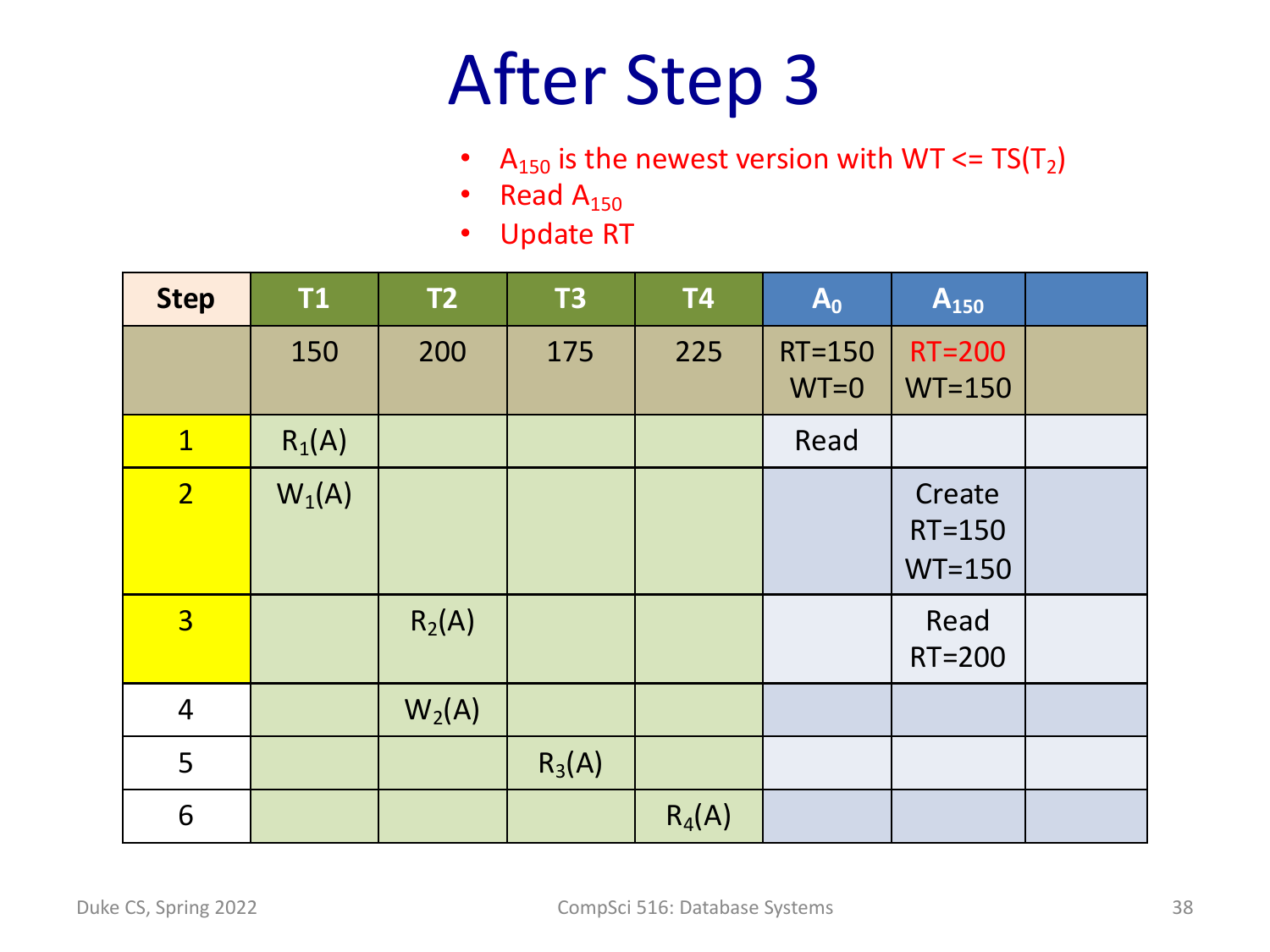- A<sub>150</sub> is the newest version with WT <=  $TS(T_2)$
- RT $(A_{150}) \leq T S(T_2)$
- Create a new version  $A_{200}$
- Set its WT, RT to  $TS(T_2) = 200$  (A<sub>200</sub> named accordingly)

| <b>Step</b>    | T1       | T2       | <b>T3</b> | T <sub>4</sub> | $A_0$                   | $A_{150}$                        | $A_{200}$                    |
|----------------|----------|----------|-----------|----------------|-------------------------|----------------------------------|------------------------------|
|                | 150      | 200      | 175       | 225            | <b>RT=150</b><br>$WT=0$ | <b>RT=200</b><br>$WT=150$        | <b>RT=200</b><br>$WT=200$    |
| $\mathbf{1}$   | $R_1(A)$ |          |           |                | Read                    |                                  |                              |
| $\overline{2}$ | $W_1(A)$ |          |           |                |                         | Create<br>$RT = 150$<br>$WT=150$ |                              |
| $\overline{3}$ |          | $R_2(A)$ |           |                |                         | Read<br>RT=200                   |                              |
| $\overline{4}$ |          | $W_2(A)$ |           |                |                         |                                  | Create<br>RT=200<br>$WT=200$ |
| 5              |          |          | $R_3(A)$  |                |                         |                                  |                              |
| 6              |          |          |           | $R_4(A)$       |                         |                                  |                              |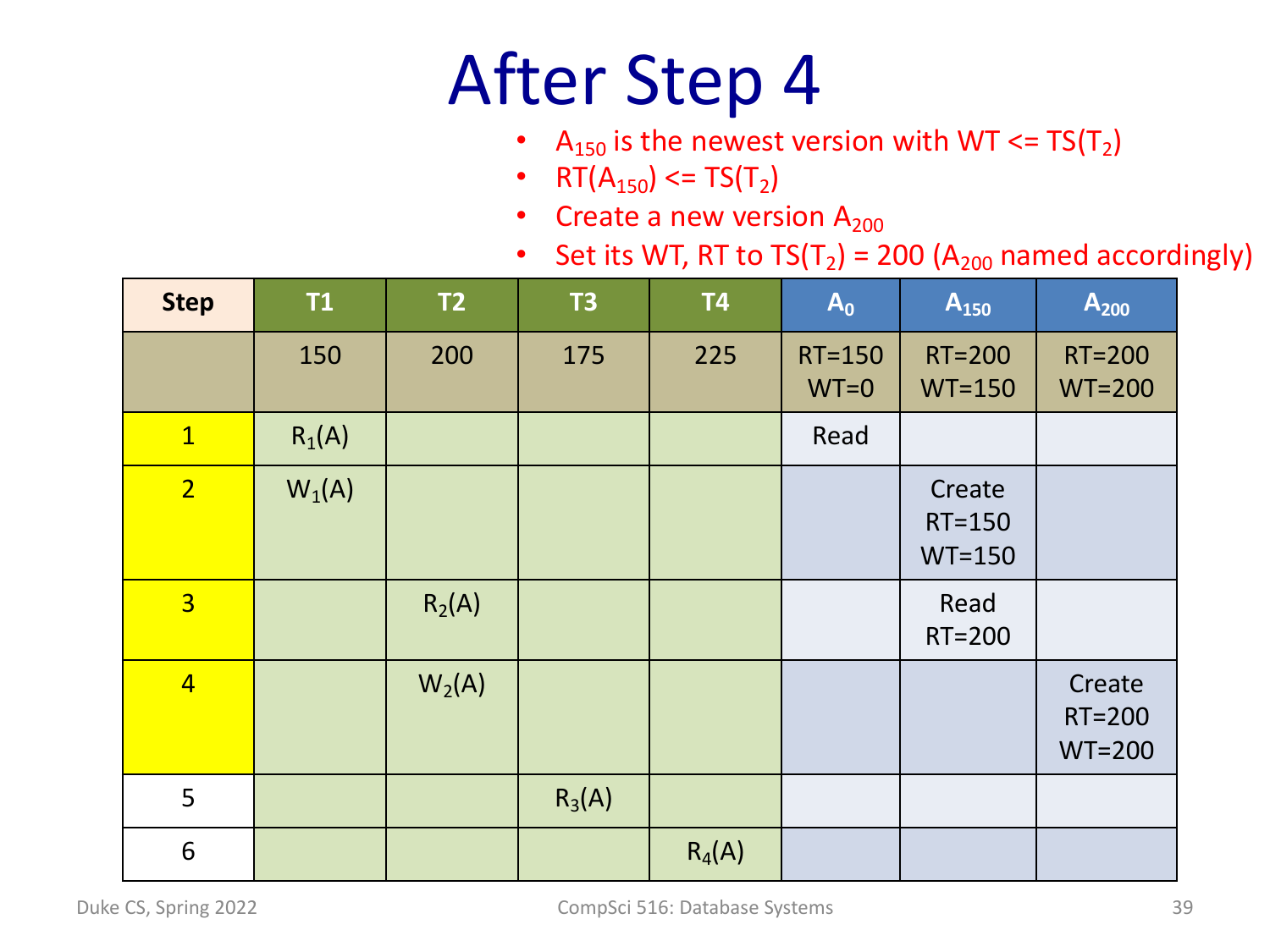- A<sub>150</sub> is the newest version with WT <=  $TS(T_3)$
- Read  $A_{150}$
- DO NOT Update RT

| <b>Step</b>    | T1       | T2       | <b>T3</b> | <b>T4</b> | $A_0$                   | A <sub>150</sub>                 | $A_{200}$                    |
|----------------|----------|----------|-----------|-----------|-------------------------|----------------------------------|------------------------------|
|                | 150      | 200      | 175       | 225       | <b>RT=150</b><br>$WT=0$ | <b>RT=200</b><br>$WT=150$        | <b>RT=200</b><br>$WT=200$    |
| $\mathbf{1}$   | $R_1(A)$ |          |           |           | Read                    |                                  |                              |
| $\overline{2}$ | $W_1(A)$ |          |           |           |                         | Create<br>$RT = 150$<br>$WT=150$ |                              |
| $\overline{3}$ |          | $R_2(A)$ |           |           |                         | Read<br>RT=200                   |                              |
| $\overline{4}$ |          | $W_2(A)$ |           |           |                         |                                  | Create<br>RT=200<br>$WT=200$ |
| $5\overline{}$ |          |          | $R_3(A)$  |           |                         | Read                             |                              |
| 6              |          |          |           | $R_4(A)$  |                         |                                  |                              |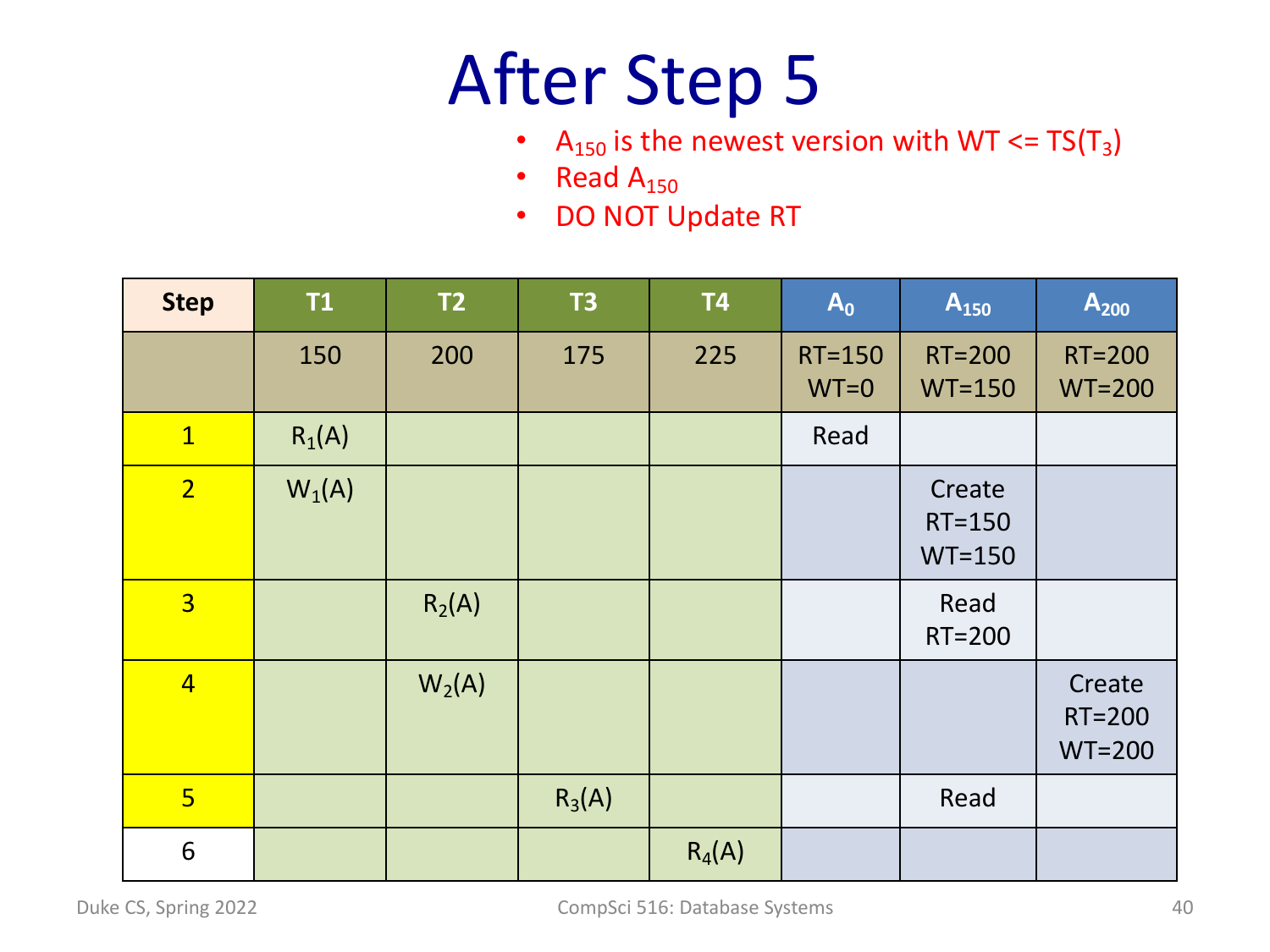- A<sub>200</sub> is the newest version with WT <=  $TS(T_4)$
- Read  $A_{200}$
- Update RT

| <b>Step</b>     | <b>T1</b> | T2       | <b>T3</b> | <b>T4</b> | $A_0$                | $A_{150}$                    | $A_{200}$                    |
|-----------------|-----------|----------|-----------|-----------|----------------------|------------------------------|------------------------------|
|                 | 150       | 200      | 175       | 225       | $RT = 150$<br>$WT=0$ | <b>RT=200</b><br>$WT=150$    | $RT = 225$<br>$WT=200$       |
| $\mathbf{1}$    | $R_1(A)$  |          |           |           | Read                 |                              |                              |
| 2 <sup>1</sup>  | $W_1(A)$  |          |           |           |                      | Create<br>RT=150<br>$WT=150$ |                              |
| $\overline{3}$  |           | $R_2(A)$ |           |           |                      | Read<br>RT=200               |                              |
| $\overline{4}$  |           | $W_2(A)$ |           |           |                      |                              | Create<br>RT=200<br>$WT=200$ |
| 5 <sup>1</sup>  |           |          | $R_3(A)$  |           |                      | Read                         |                              |
| $6\overline{6}$ |           |          |           | $R_4(A)$  |                      |                              | Read<br>$RT = 225$           |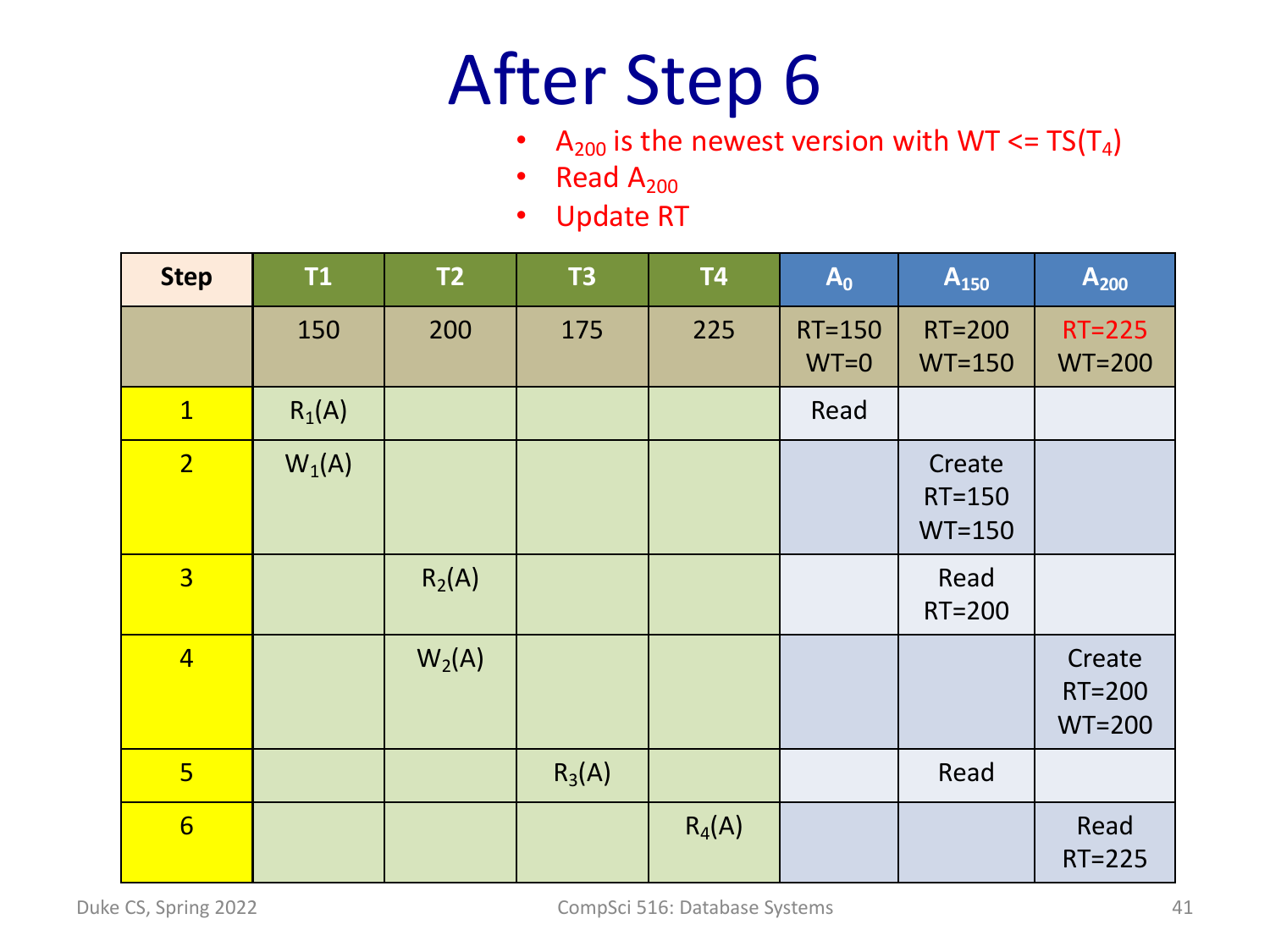## Dynamic Database and Phantom Problem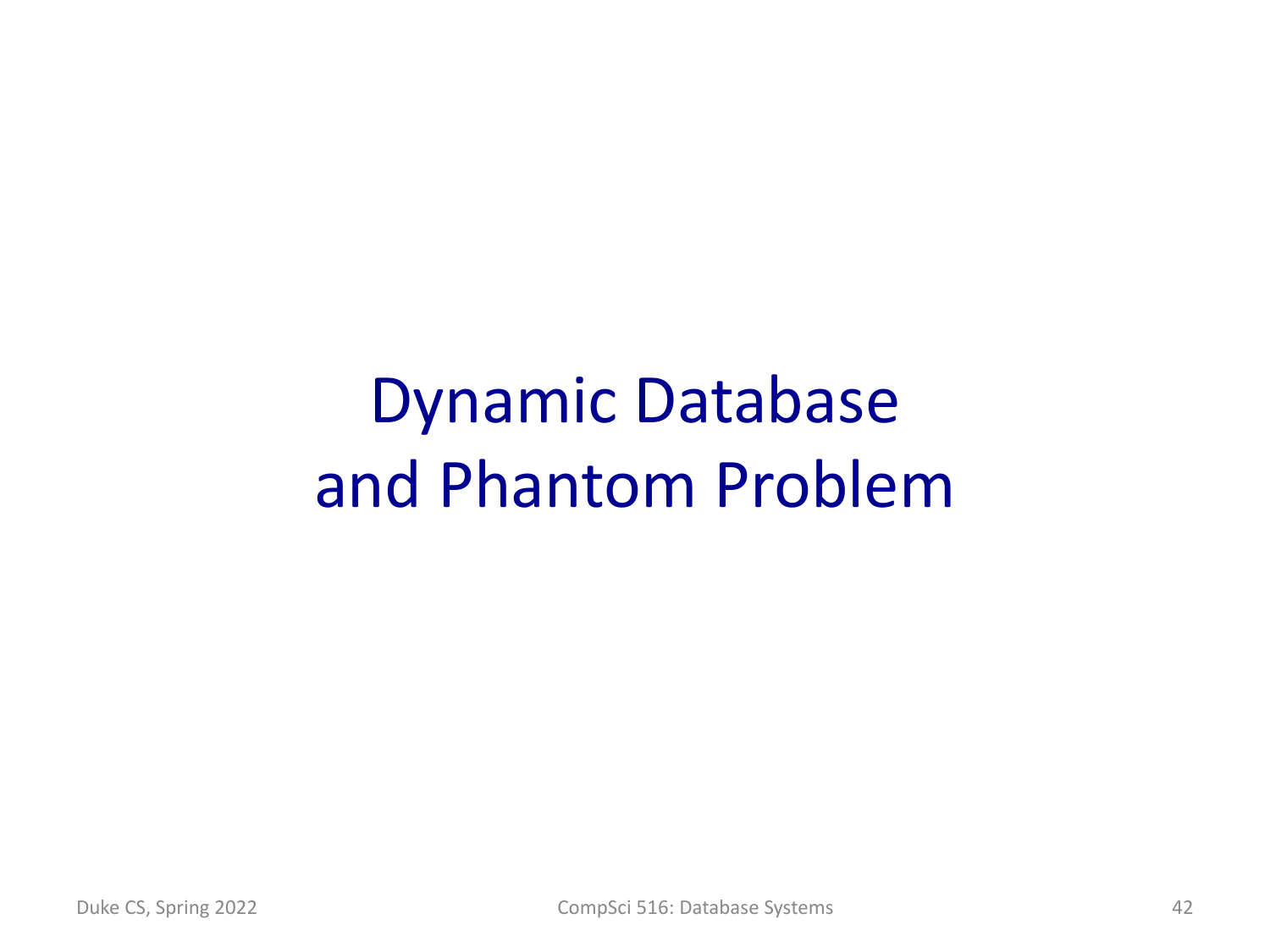## Dynamic Databases

• If we relax the assumption that the DB is a fixed collection of objects

• Then even Strict 2PL will not assure serializability

• causes "Phantom Problem" in dynamic databases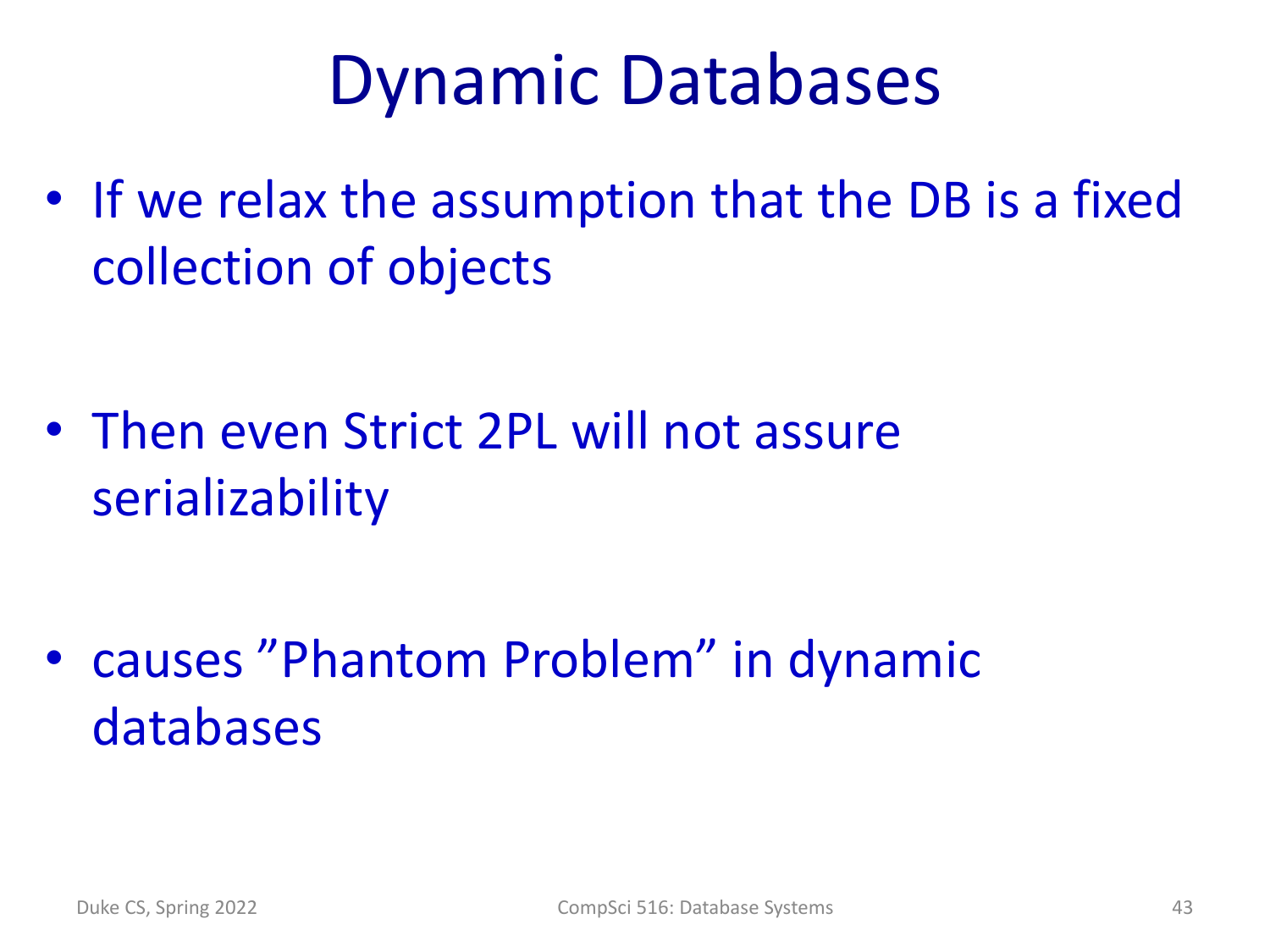## Example: Phantom Problem

- T1 wants to find oldest sailors in rating levels 1 and 2
	- Suppose the oldest at rating 1 has age 71
	- Suppose the oldest at rating 2 has age 80
	- Suppose the second oldest at rating 2 has age 63
- Another transaction T2 intervenes:
	- Step 1: T1 locks all pages containing sailor records with rating = 1, and finds oldest sailor (age  $= 71$ )
	- $-$  Step 2: Next, T2 inserts a new sailor onto a new page (rating  $= 1$ , age  $= 96$ )
	- Step 3: T2 locks pages with rating  $= 2$ , deletes oldest sailor with rating  $= 2$  (age  $= 80$ ), commits, releases all locks
	- Step 4: T1 now locks all pages with rating = 2, and finds oldest sailor (age = 63)
- No consistent DB state where T1 is "correct"
	- $-$  T1 found oldest sailor with rating = 1 before modification by T2
	- $-$  T1 found oldest sailor with rating  $= 2$  after modification by T2

Sailors(sid, name, age, rating) S4, Bob, 71, 1 S7, Mary, 80, 2 S3, Alice, 63, 2 Removed by T2

S5, Ken, 96, 1 New by T2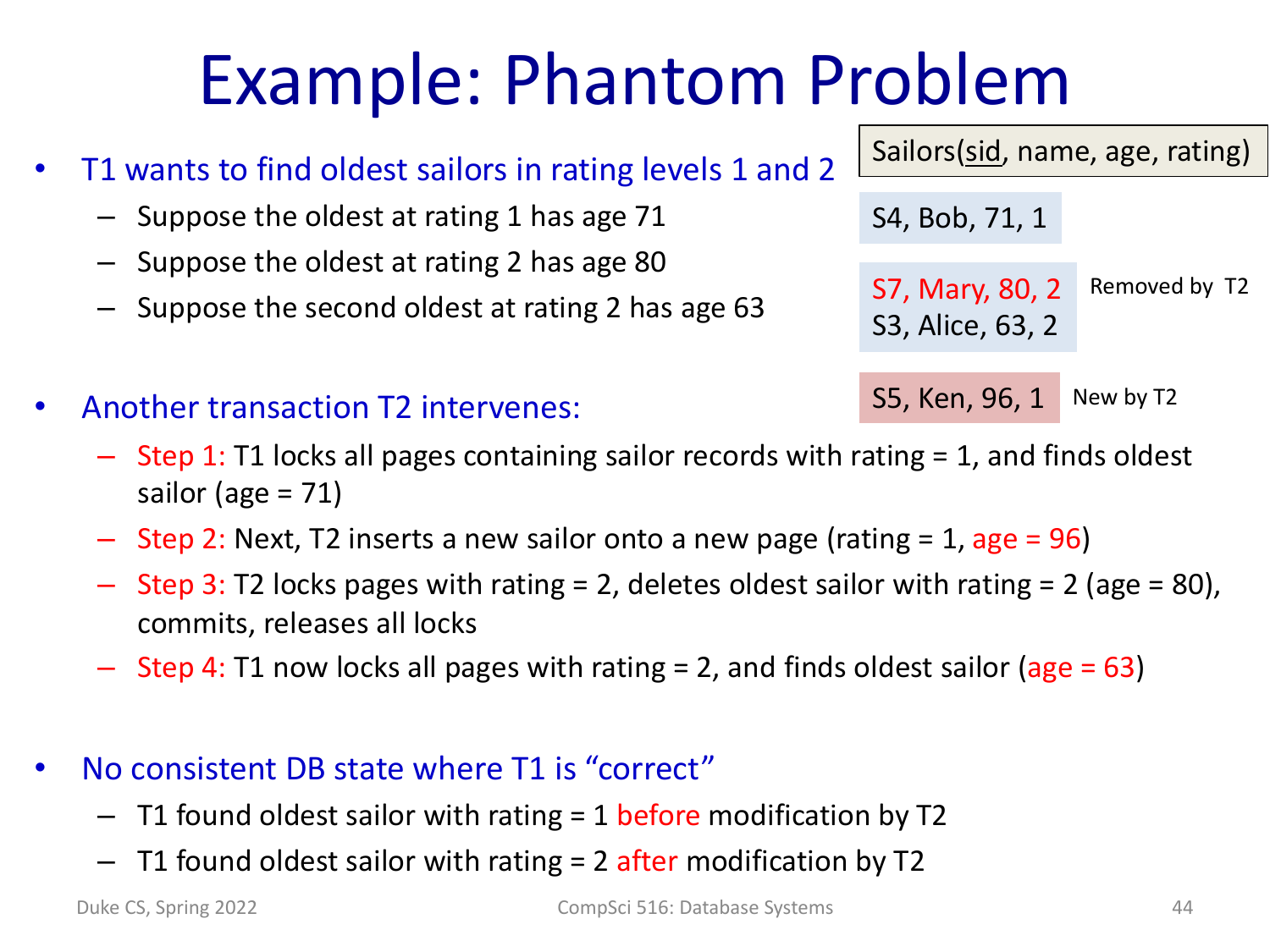# What was the problem?

- Conflict serializability guarantees serializability only if the set of objects is fixed
	- T1 implicitly and incorrectly assumed that it has locked the set of all sailor records with rating  $= 1$
- Solution to Phantom Problem
	- $-$  Index locking: Lock the index, no new rating  $=$  1 records can be inserted
	- predicate locking: Lock on "predicate" (any condition) like "rating = 1" – more flexible but more expensive than index locking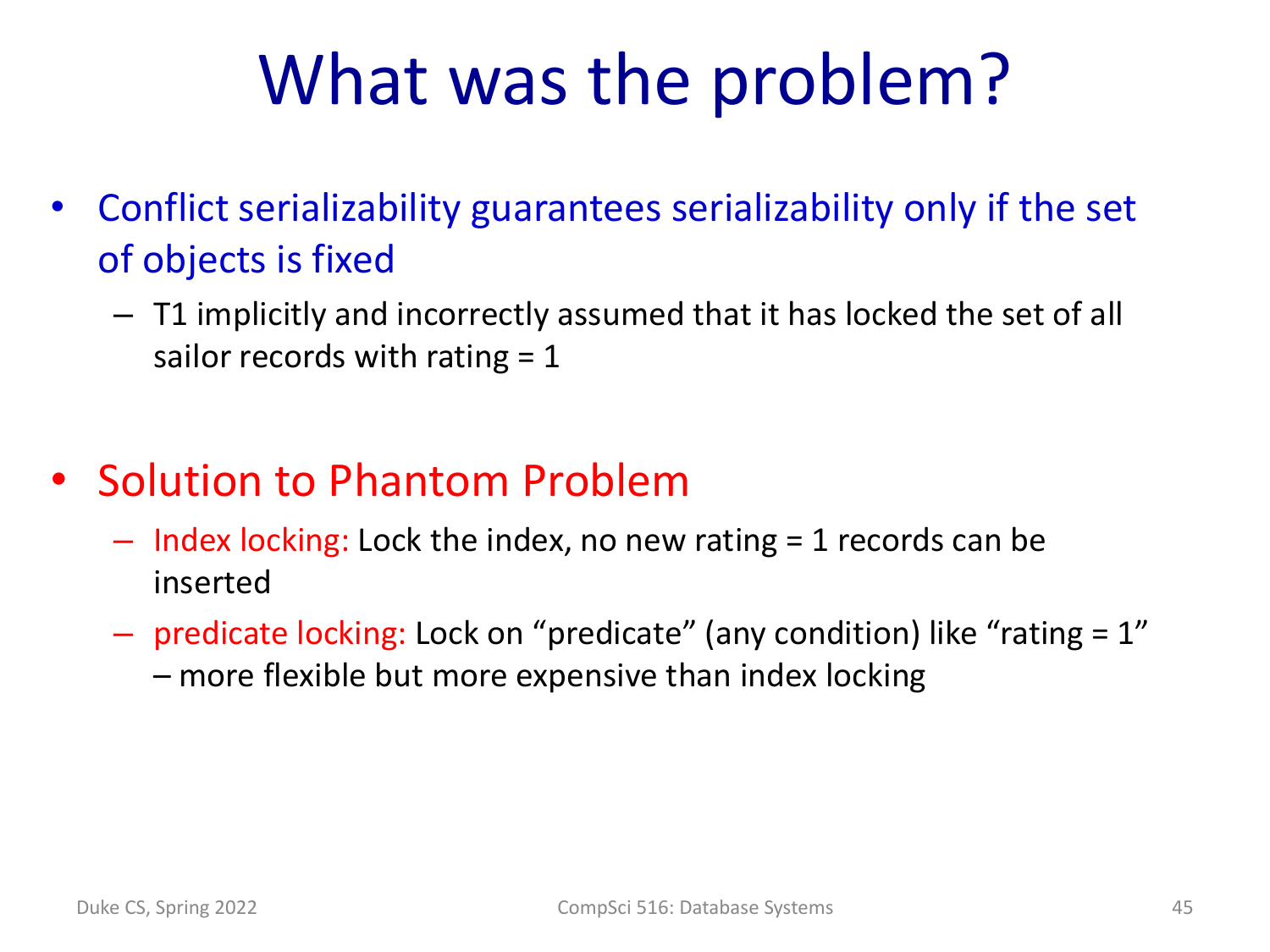## Multiple-granularity Locking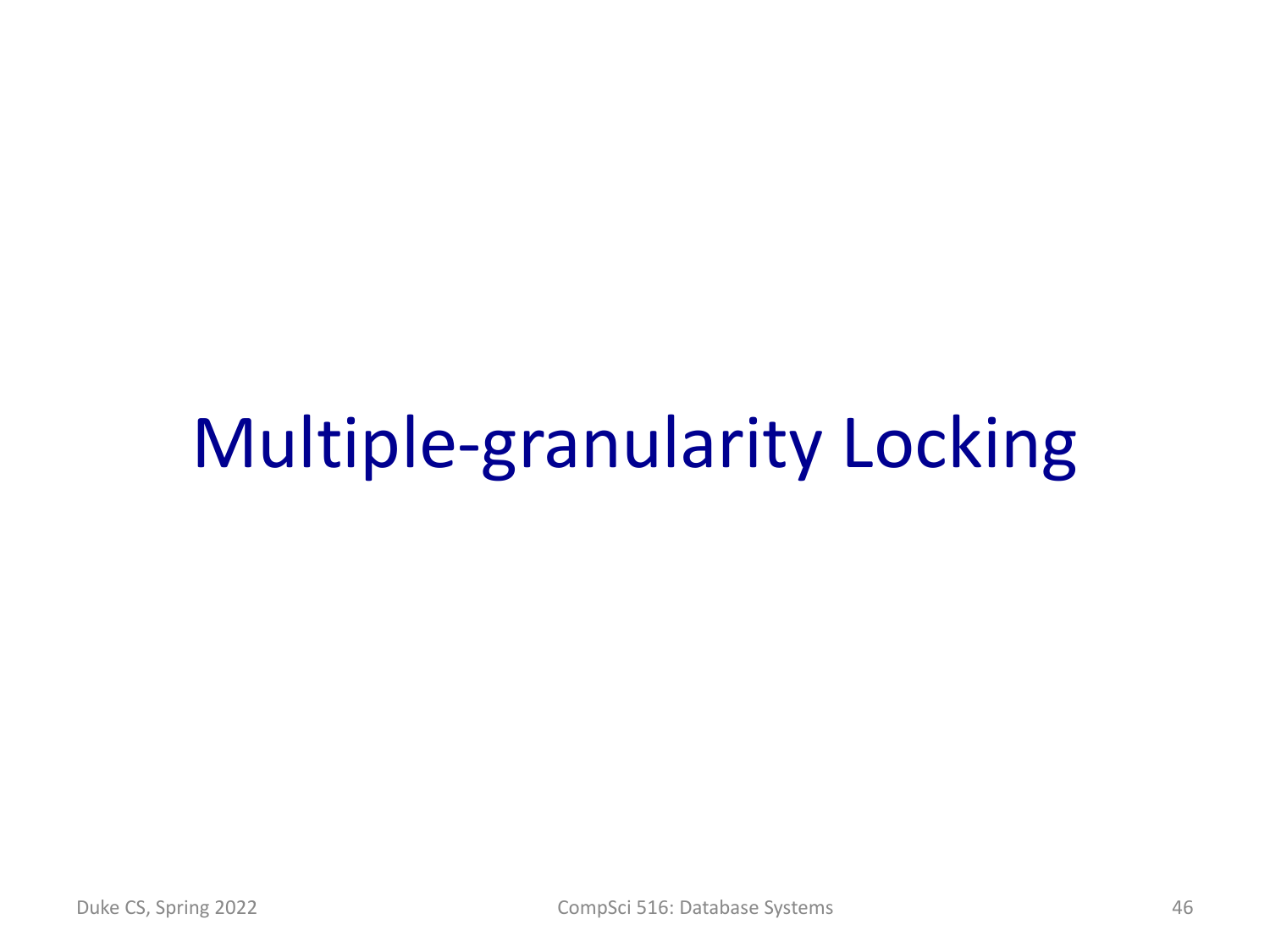### DB "Objects" may contain other objects

- A DB contains several files
- A file is a collection of pages
- A page is a collection of records/tuples

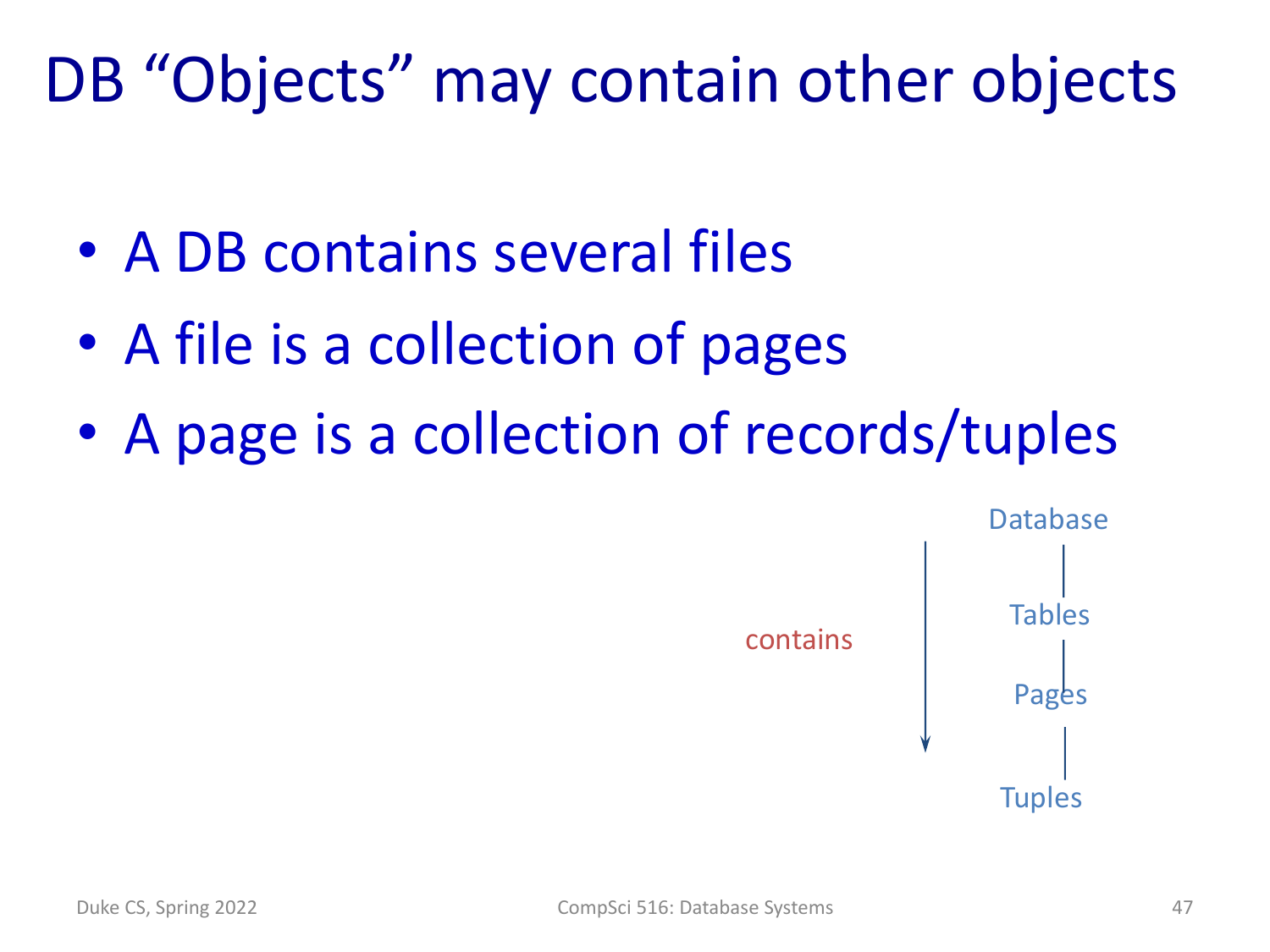# Carefully choose lock granularity

- If a transaction needs most of the pages
	- set a lock on the entire file, reduces locking overhead
- If only a few pages are needed
	- lock only those pages
- Need to efficiently ensure no conflicts
	- e.g., a page should not be locked by T1 if T2 already holds the lock on the file
- Acquire "intention locks" on all the ancestors before locking an item
	- Conflicts with lock requests
	- Unlock bottom-up (tuple-> pages->..)

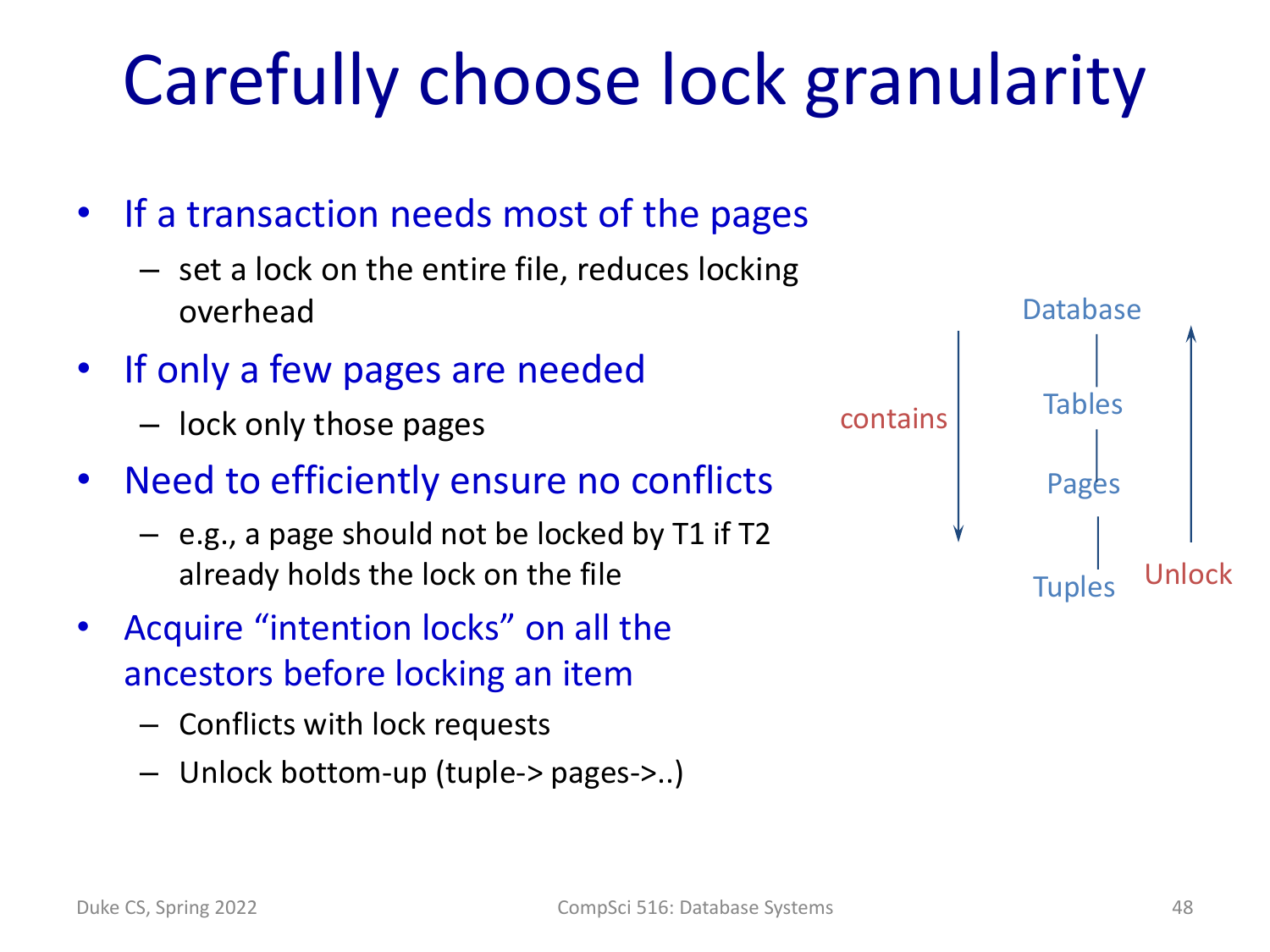# Transaction in SQL

- SET TRANSACTION ISOLATION LEVEL READ UNCOMMITTED [; ]
- BEGIN TRANSACTION
- <…. SQL STATEMENTS>
- COMMIT or ROLLBACK
- Four isolation levels : performance and serializability

|                         | <b>Dirty Read</b> | <b>Unrepeatable</b><br><b>Read</b> | Phantom   |
|-------------------------|-------------------|------------------------------------|-----------|
| <b>READ UNCOMMITTED</b> | Maybe             | Maybe                              | Maybe     |
| <b>READ COMMITTED</b>   | No.               | Maybe                              | Maybe     |
| <b>REPEATABLE READS</b> | <b>No</b>         | <b>No</b>                          | Maybe     |
| <b>SERIALIZABLE</b>     | <b>No</b>         | <b>No</b>                          | <b>No</b> |